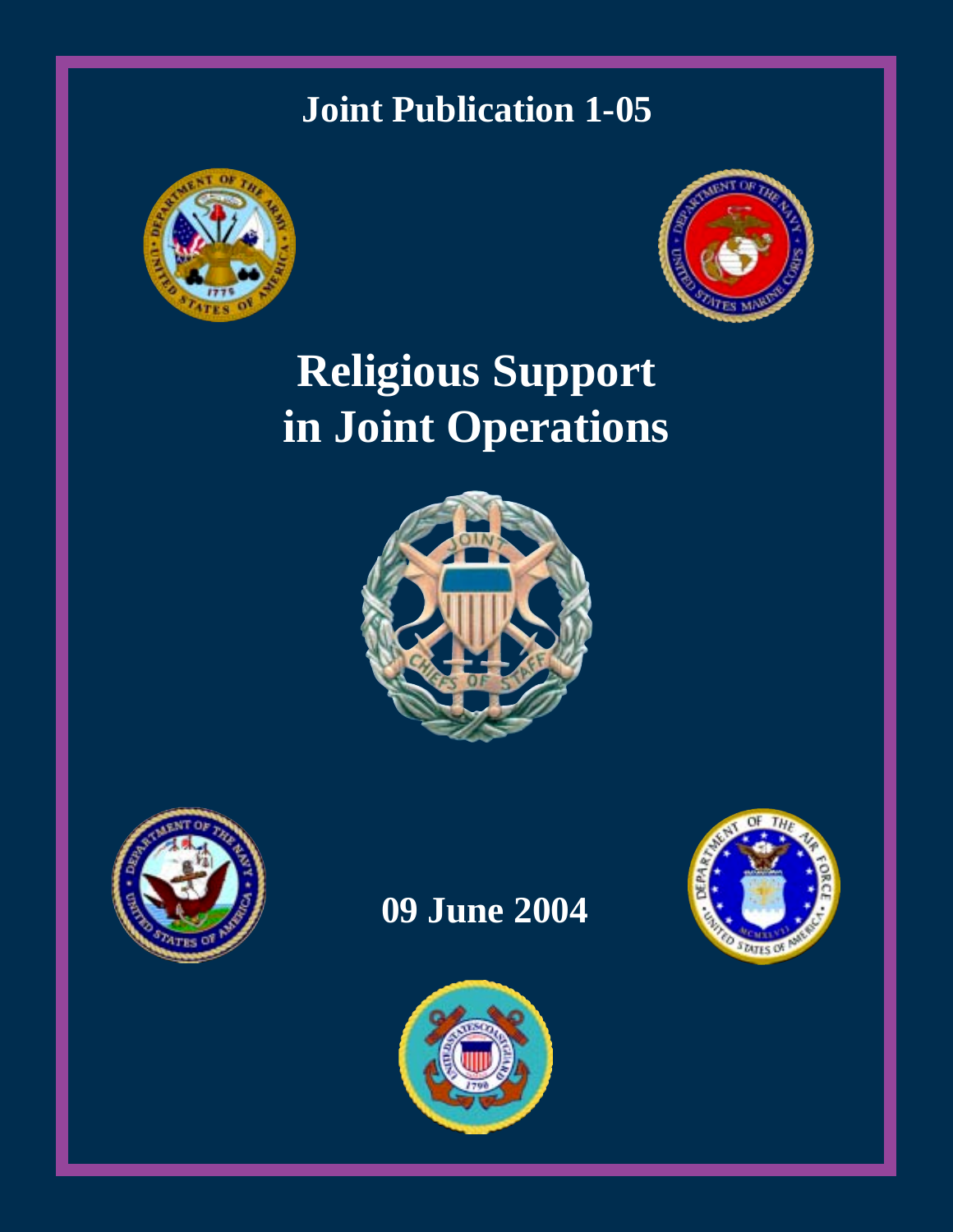# **PREFACE**

#### **1. Scope**

This publication establishes doctrine and guidance for the Armed Forces of the United States regarding religious support in joint force settings and operations. It describes the major tasks of the joint force chaplain regarding religious support in joint force settings and operations.

#### **2. Purpose**

This publication has been prepared under the direction of the Chairman of the Joint Chiefs of Staff. It sets forth doctrine to govern the joint activities and performance of the Armed Forces of the United States in joint operations and provides the doctrinal basis for interagency coordination and US military involvement in multinational operations. It provides military guidance for the exercise of authority by combatant commanders and other joint force commanders (JFCs) and prescribes doctrine for joint operations and training. It provides military guidance for use by the Armed Forces in preparing their appropriate plans. It is not the intent of this publication to restrict the authority of the JFC from organizing the force and executing the mission in a manner the JFC deems most appropriate to ensure unity of effort in the accomplishment of the overall mission.

#### **3. Application**

a. Doctrine and guidance established in this publication apply to the commanders of combatant commands, subunified commands, joint task forces, and subordinate components of these commands. These principles and guidance also may apply when significant forces of one Service are attached to forces of another Service or when significant forces of one Service support forces of another Service.

b. The guidance in this publication is authoritative; as such, this doctrine will be followed except when, in the judgment of the commander, exceptional circumstances dictate otherwise. If conflicts arise between the contents of this publication and the contents of Service publications, this publication will take precedence for the activities of joint forces unless the Chairman of the Joint Chiefs of Staff, normally in coordination with the other members of the Joint Chiefs of Staff, has provided more current and specific guidance. Commanders of forces operating as part of a multinational (alliance or coalition) military command should follow multinational doctrine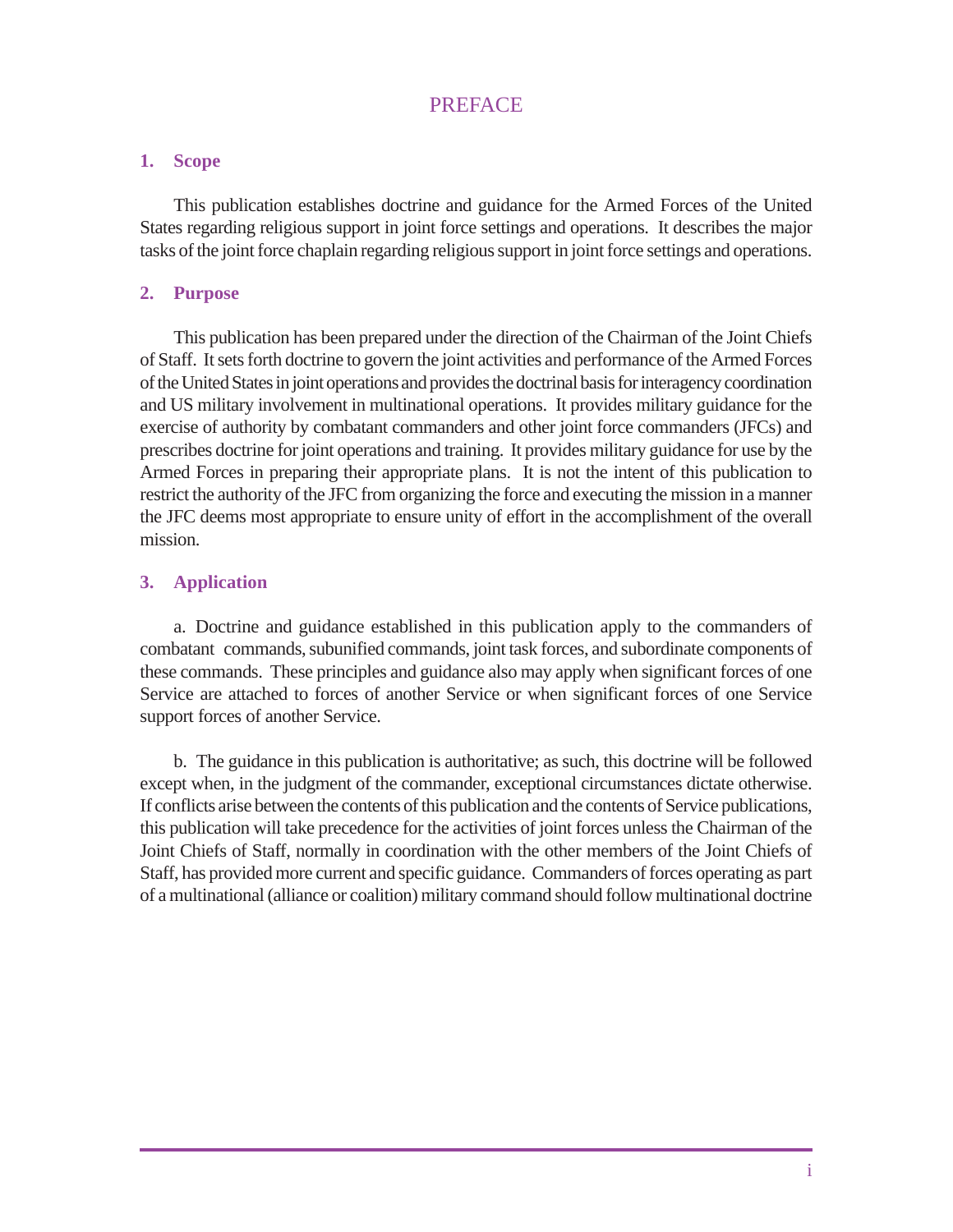and procedures ratified by the United States. For doctrine and procedures not ratified by the United States, commanders should evaluate and follow the multinational command's doctrine and procedures, where applicable and consistent with US law, regulations, and doctrine.

For the Chairman of the Joint Chiefs of Staff:

T. J. KEATING Vice Admiral, USN Director, Joint Staff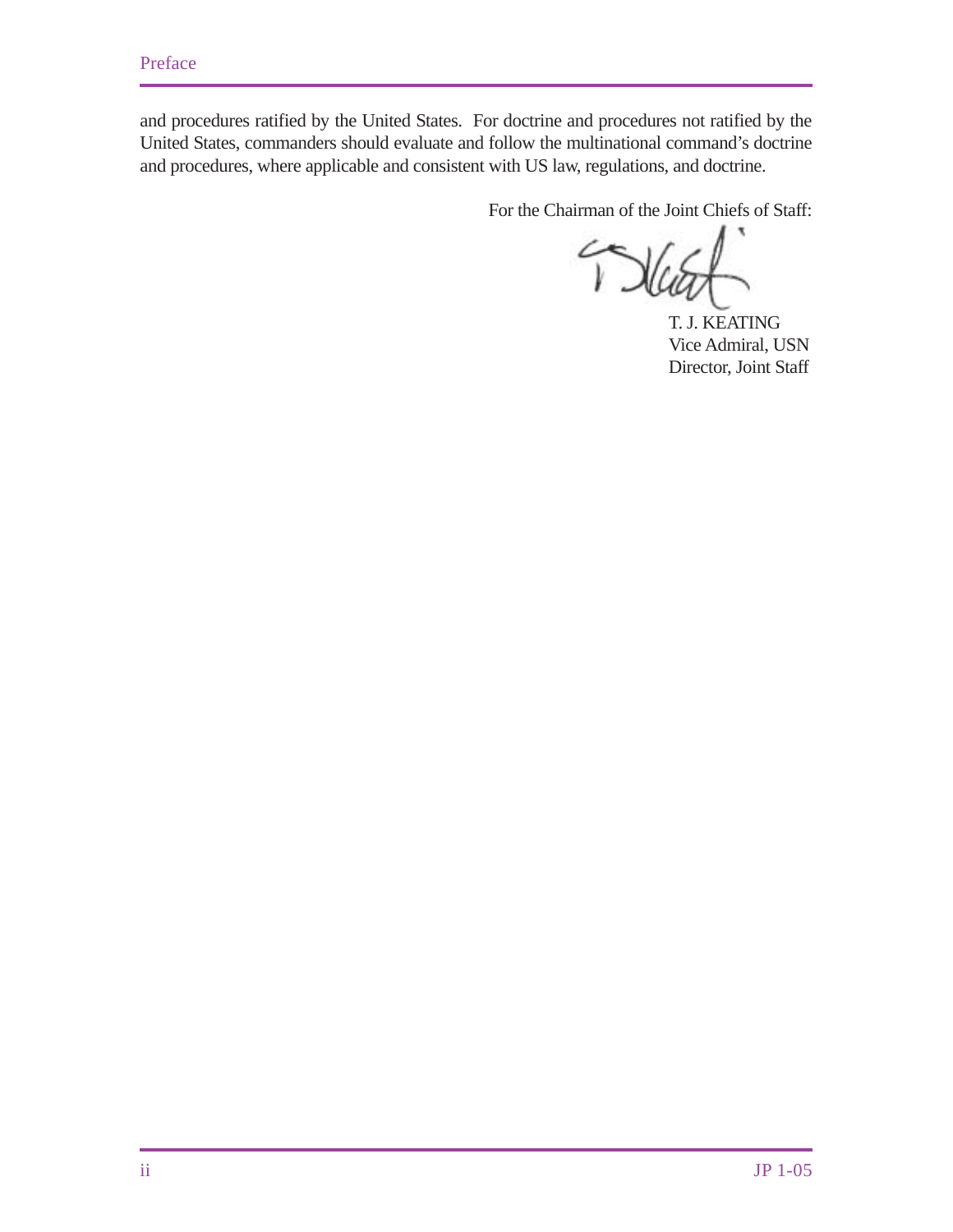# SUMMARY OF CHANGES **REVISION OF JOINT PUBLICATION 1-05, DATED 26 AUGUST 1996**

- **• Changes the term "religious ministry support" to the broader concept of "religious support."**
- **• Introduces the concept of a "joint force chaplain (JFCH)" and discusses the JFCH's tasks. The JFCH is responsible for providing direct personal religious support and advising the commander regarding religion and religious support.**
- **• Discusses the JFCH's responsibilities as a staff officer in a joint billet.**
- **• Changes the term "religious ministry support team" to "religious support team."**
- **• Adds a discussion on the influence of religion in wars and conflicts.**
- **• Discusses the responsibilities of commanders to recognize the significance of religion in the operational area.**
- **• Covers the responsibilities of the JFCH for the preparation of the religious support plan.**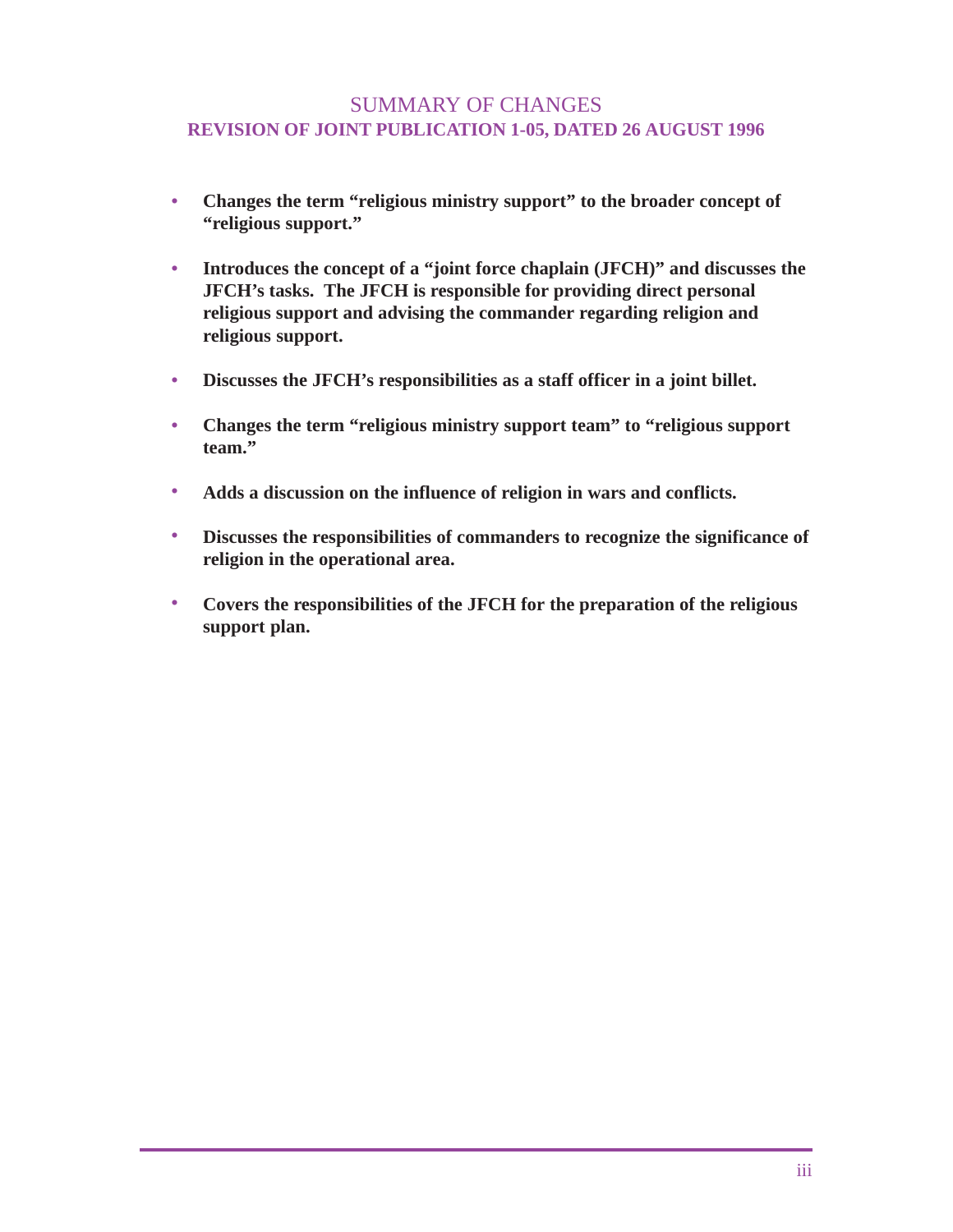Intentionally Blank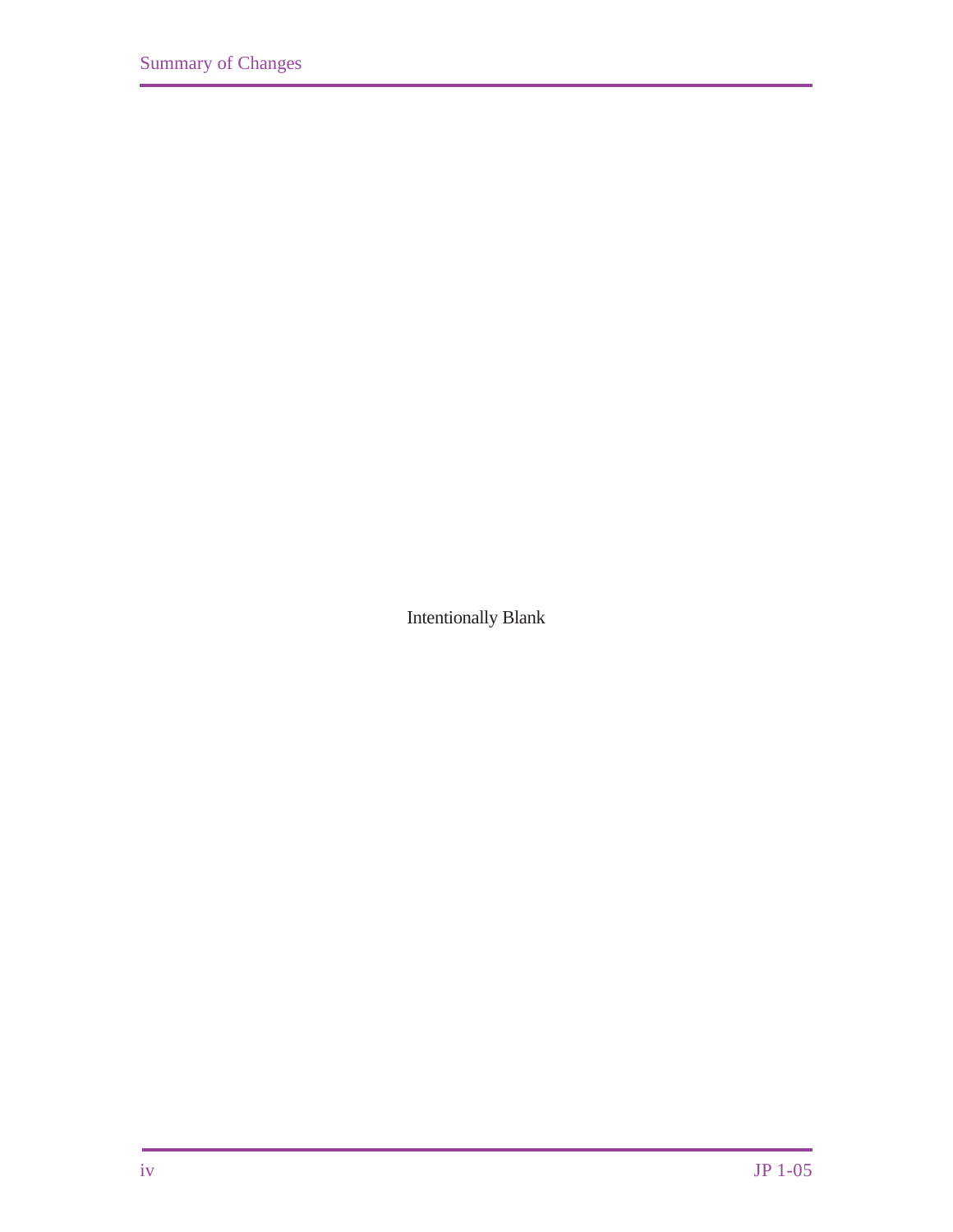# TABLE OF CONTENTS

| <b>PAGE</b>                                                     |
|-----------------------------------------------------------------|
| V11                                                             |
| <b>CHAPTER I</b><br>INTRODUCTION, ORGANIZATION, AND FOUNDATIONS |
| <b>CHAPTER II</b><br>RELIGIOUS SUPPORT IN JOINT OPERATIONS      |
| ۰                                                               |
| <b>APPENDIX</b>                                                 |
| $C-1$                                                           |
| <b>GLOSSARY</b>                                                 |
| Part I<br>Part II                                               |
| <b>FIGURE</b>                                                   |
| $II-1$<br>$II-2$<br>$II-3$<br>$A-1$                             |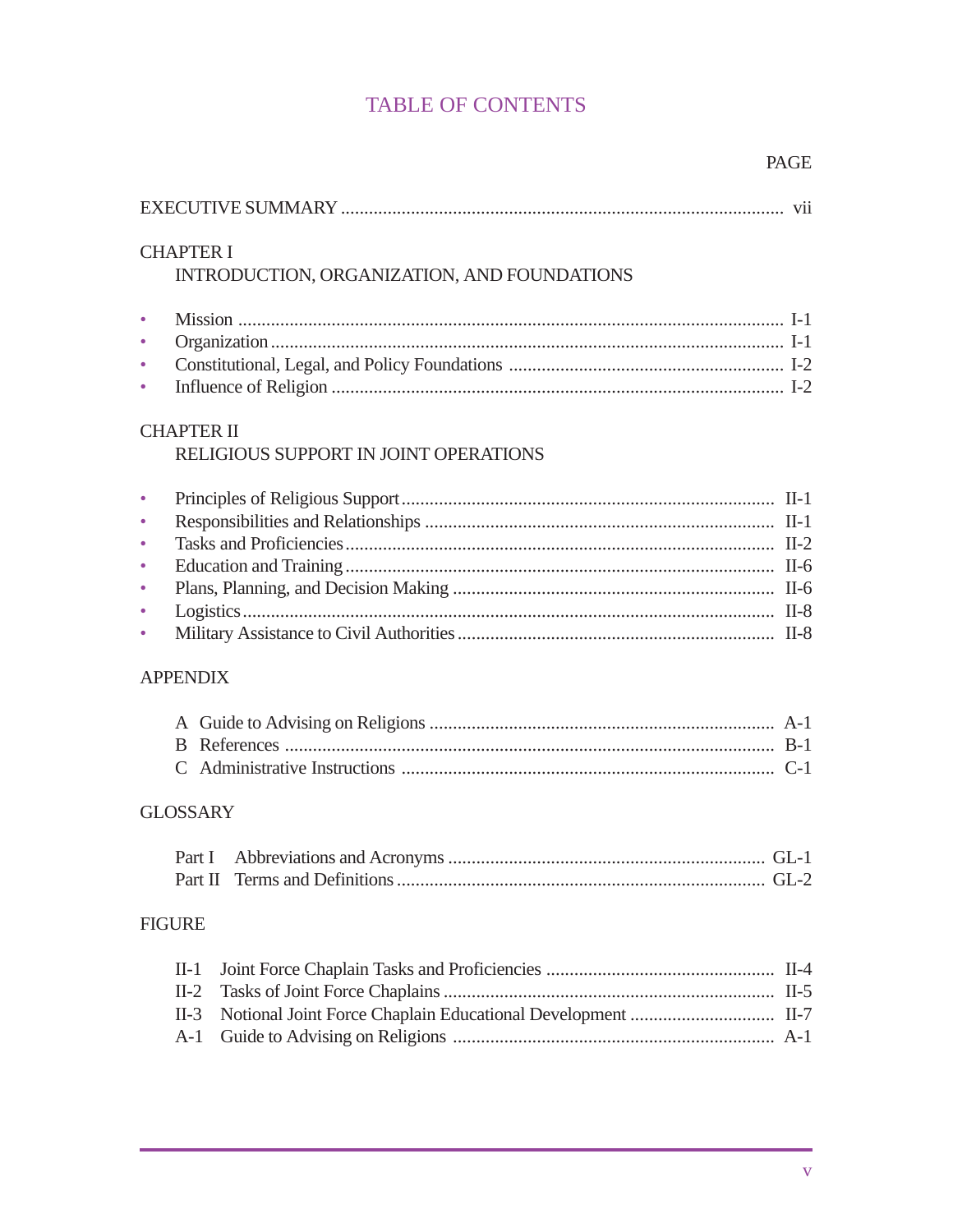Intentionally Blank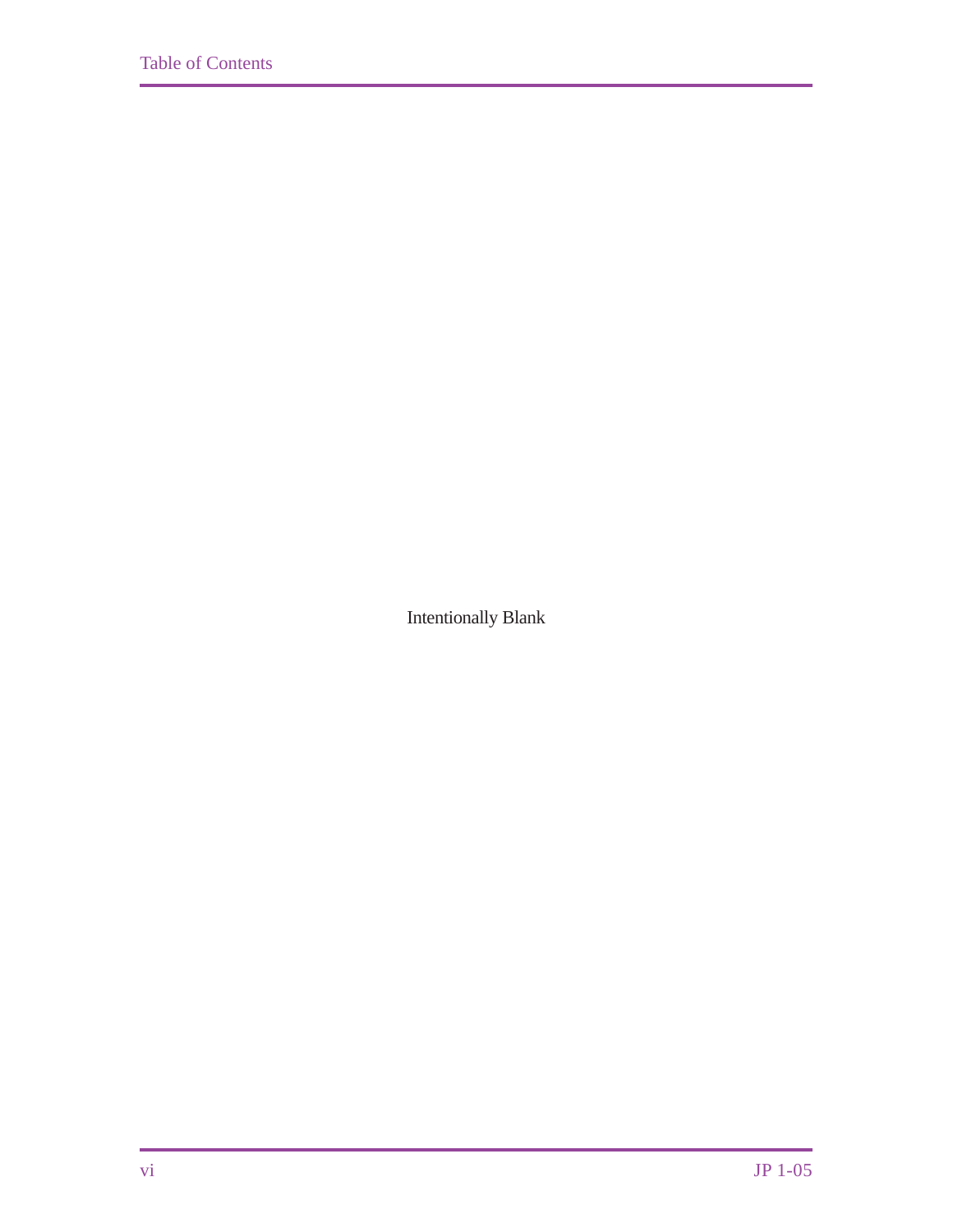# EXECUTIVE SUMMARY **COMMANDER'S OVERVIEW**

- <span id="page-7-0"></span>**• Provides an Overview of Religious Support Functions**
- **• Covers Specific Details Pertaining to Religious Support in Joint Operations**

#### **Overview**

*Religious support includes the entire spectrum of professional duties that a chaplain provides and performs in the dual role of religious leader and staff officer, assisted by enlisted support personnel.*

*The concept and practice of religious freedom within the Armed Forces of the United States date from the beginning of the nation.*

**Religious support in joint operations** is dedicated to meeting the personal free exercise of religion needs of military and other authorized members and providing commanders with professional advice regarding the dynamic influence of religion and religious belief in the operational area.

The term "**joint force chaplain** (JFCH)" is a generic title, which refers to every chaplain assigned to a joint billet (e.g., Joint Staff, combatant command, or subordinate joint force). The purpose of a **religious support team** (RST) is to provide for, develop, and strengthen the spiritual and moral well-being of all members of the command. Chaplains, assisted by enlisted support personnel, provide for religious worship, rites, sacraments, ordinances, and ministrations.

**The United States Constitution articulates the basic concept of religious freedom within the Bill of Rights.** The First Amendment to the US Constitution specifies that "Congress shall make no law respecting an establishment of religion, or prohibiting the free exercise thereof . . . ." This guarantee of the free exercise of religion is codified for the Armed Forces in Title 10, United States Code, sections 3073, 3547, 5142, and 8067, with the provision for the appointment of officers as chaplains in the Army, Navy, and Air Force. The free exercise of religion for military personnel is further defined in additional sources, such as Department of Defense Directive 1300.17, *Accommodation of Religious Practices within the Military Services*, which describes the commander's responsibility for religious accommodation, providing it will not have an adverse impact on military readiness, unit cohesion, standards, or discipline. **Military commanders are responsible to provide for the free exercise of religion.** Joint Publication 0-2, *Unified Action Armed Forces (UNAAF)* states "Religious support to the personnel of each Service is the responsibility of the Service component commander and the joint force commander insofar as it affects the accomplishment of the mission."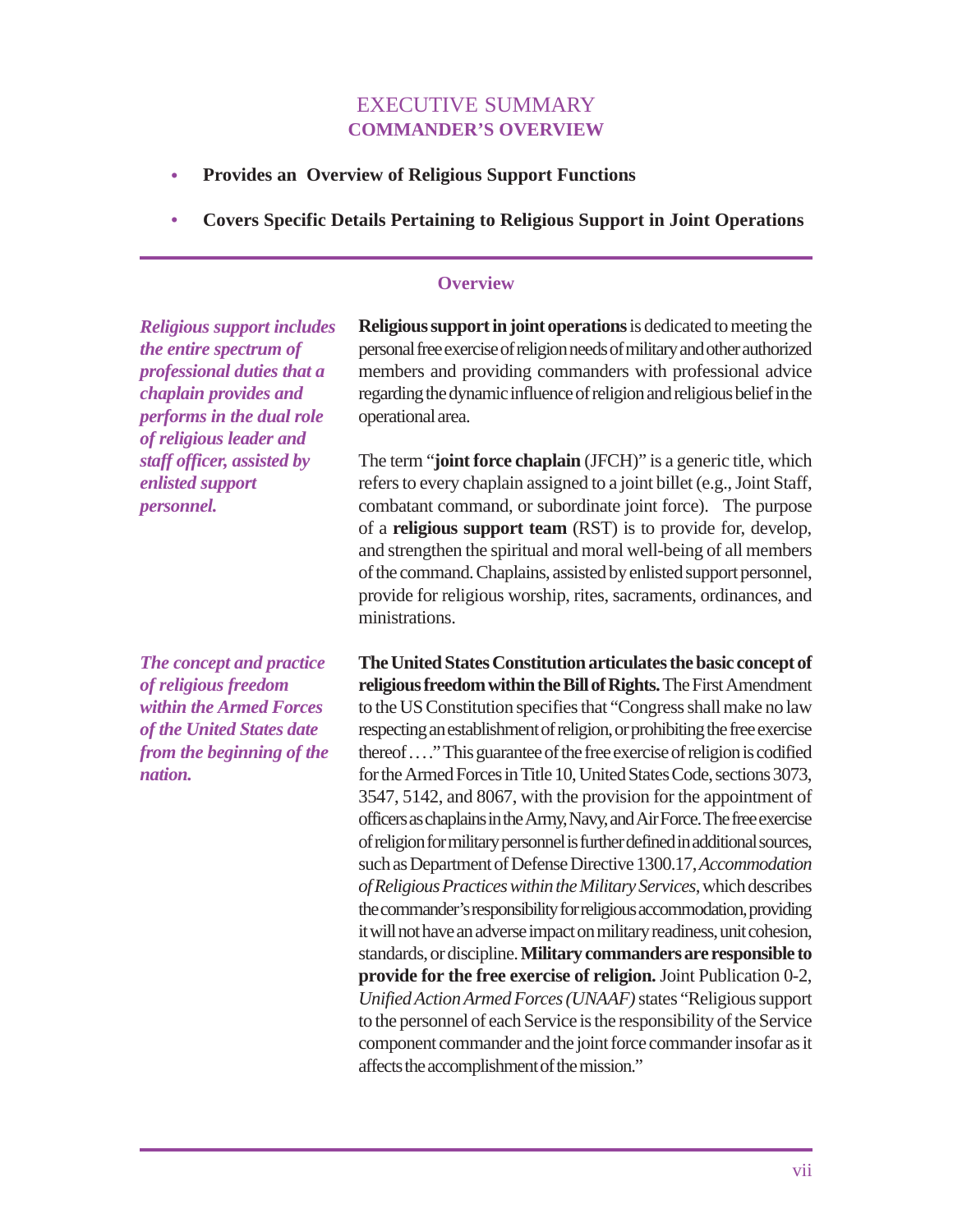*Wars and conflicts in the 21st century are increasingly nonconventional and ideologically motivated.*

Religion plays a pivotal role in the self-understanding of many people and has a significant effect on the goals, objectives, and structure of society. **In some cases, religious self-understanding may play a determinative or regulating role on policy, strategy, or tactics.** While it may not be the primary catalyst for war, religion can be a contributing factor. Some examples include religious overtones being invoked to develop an exclusivist vision and program for national and international action; governments or groups using religion as a motivating factor for socializing conflict; ideologies being linked with theological concepts that have mass appeal to achieve the ideal; conflicts "theologized" to justify existence, establish legitimacy, gain popularity, and enact policies, laws, and courses of action for internal and external activities; and, achievement of an end being gained by using theological concepts as a means.

## **Principles of Religious Support**

*Coordination of Personal Religious Support. Noncombatant Status.* Effective personal religious support in joint operations requires cooperation and coordination throughout the combatant commands and the Service component commands to the lowest level. **The JFCH coordinates with component commanders as necessary to ensure that subordinate units have the means to provide religious support for members of their units and others as required.** Providing and/or performing personal religious support refers to the professional, ecclesiastical, sacramental, or faith-based support that a RST provides to the members of the command. Enlisted support to a chaplain is vital to providing religious support during joint operations. The RST, is composed of at least one chaplain and one enlisted support person, and therefore, normally will mobilize and deploy as a team. **Chaplains, as noncombatants, shall not bear arms** and should

not participate in combatant activities that compromise their noncombatant status. Enlisted support personnel, as combatants, are trained to effectively and appropriately use lethal force.

#### **Tasks and Proficiencies**

*Commanders.* By **recognizing the significance of religion, cultural sensitivities and ideology held by allies, coalition partners, and adversaries,** commanders may avoid unintentionally alienating friendly military forces or civilian populations that could hamper military operations. The inclusion of churches, mosques, religious icons and sites, as well as other religious and cultural symbols on no-strike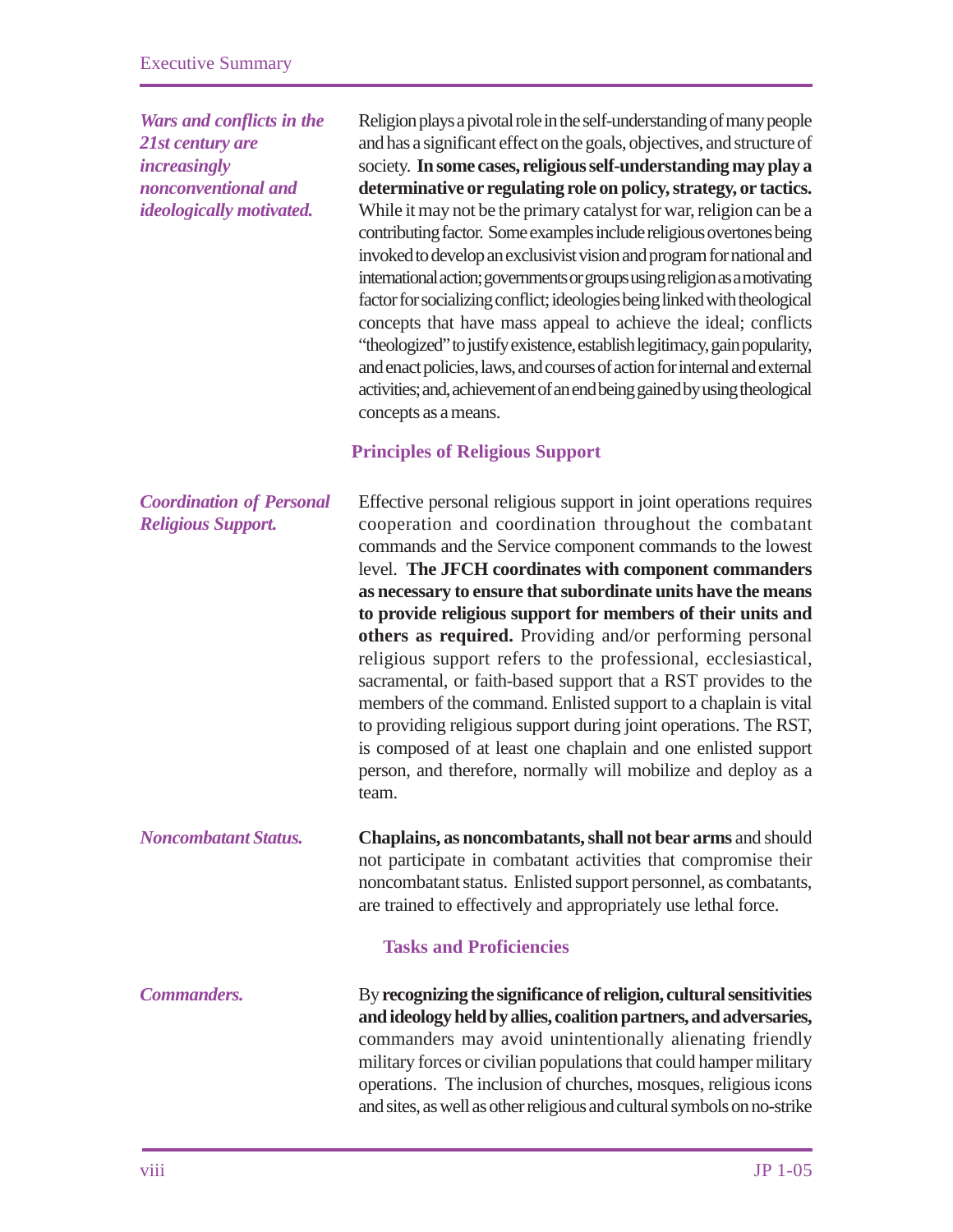lists is one example of constraints or restraints that may demonstrate an understanding of these influences. Commanders and their staffs may also consider religion, other cultural issues, and ideology while developing schemes of maneuver and rules of engagement or planning civil-military operations, psychological operations, information operations, and public affairs activities.

*Joint force chaplains (JFCHs) and enlisted support personnel.*

The tasks and proficiencies of RSTs are broadly described **as providing direct religious support to personnel and** advising regarding religion and religious support and relate to the appropriate strategic national, strategic theater, operational, and tactical Universal Joint Task List tasks and supporting tasks that relate to religion and religious support.

#### **Plans, Planning, and Decision Making**

*JFCHs, as staff officers, are responsible for the preparation of religious support plans.*

**JFCHs coordinate religious support planning with higher, lower, and adjacent headquarters to ensure balanced faith group access throughout the force.** The religious support plan (RSP) begins with the combatant command chaplain's planning guidance which helps shape the joint task force chaplain's RSP. The coordinating instructions contained in these plans should be clearly stated. Standing operating procedures should be contained in the religious support annex of operation and exercise plans and in operation orders. Chaplain involvement during the planning process ensures that the religious needs of US forces are met. The RST should be capable of developing and coordinating policies, programs, and guidance for the planning and conduct of religious support operations for the joint force.

#### **CONCLUSION**

This publication establishes doctrine and guidance for the Armed Forces of the United States regarding religious support in joint force settings and operations. It describes the major tasks of the joint force chaplain regarding religious support in joint force settings and operations.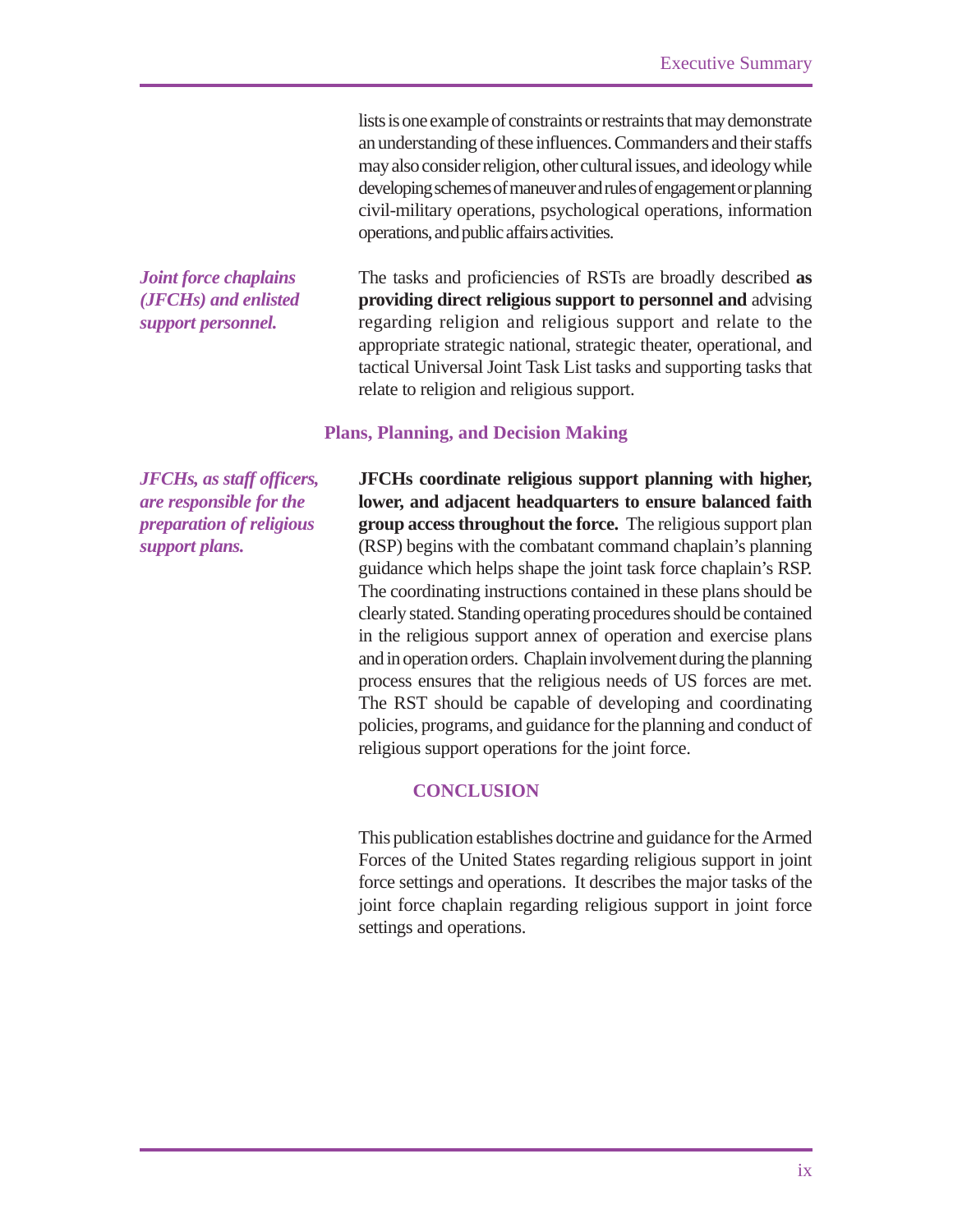Intentionally Blank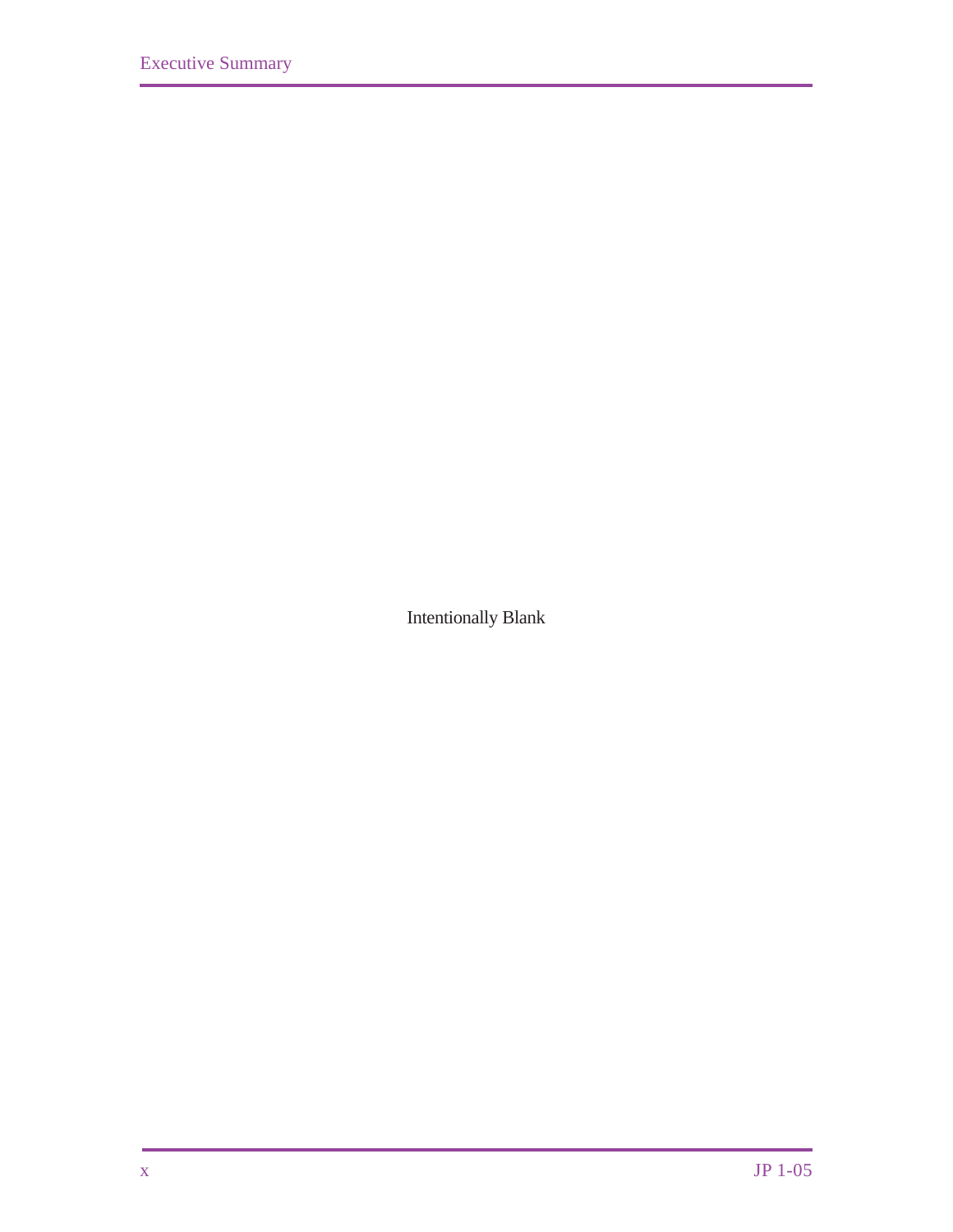# CHAPTER I **INTRODUCTION, ORGANIZATION, AND FOUNDATIONS**

<span id="page-11-0"></span>*"An operational commander, however well trained in the military issues, who is ignorant of or discounts the importance of religious belief can strengthen his enemy, offend his allies, alienate his own forces, and antagonize public opinion. Religious belief is a factor he must consider in evaluating the enemy's intentions and capabilities, the state of his own forces, his relationship with allies, and his courses of action."*

> **Paul R. Wrigley The Impact of Religious Belief in the Theater of Operations Naval War College Review, Spring 1996**

#### **1. Mission**

**Religious support includes the entire spectrum of professional duties that a chaplain provides and performs** in the dual role of religious leader and staff officer, assisted by enlisted support personnel. Religious support in joint operations is dedicated to the following.

a. Meeting the personal free exercise of religion needs of military and other authorized members.

b. Providing commanders with professional advice regarding the dynamic influence of religion and religious belief in the operational area.

## **2. Organization**

a. **Joint Force Chaplain.** The term "joint force chaplain (JFCH)" is a generic title, which refers to every chaplain assigned to a joint billet (e.g., Joint Staff [JS], combatant command, or subordinate joint force). The two primary tasks of the JFCH are as follows.

(1) Provide and/or perform direct personal religious support, to include advising the commander and other staff members on moral and ethical decision making.

(2) Advise the commander and other staff members on the religious dynamics of the indigenous population in the operational area.

b. **Religious Support Team.** The purpose of a religious support team (RST) is to provide for, develop, and strengthen the spiritual and moral well-being of all members of the command. Chaplains, assisted by enlisted support personnel, provide for religious worship, rites, sacraments, ordinances, and ministrations. RSTs thereby assist the joint force commander (JFC) to nurture the living, comfort the wounded, and honor the dead. In addition, RSTs may provide advice to the JFC. RSTs at the JS and combatant command levels may be of different Services because the majority of tasks and proficiencies of the RST relate to staff functions. RSTs at the joint task force (JTF) level and below normally consist of at least a chaplain and an enlisted support person from the same Service component, as each Service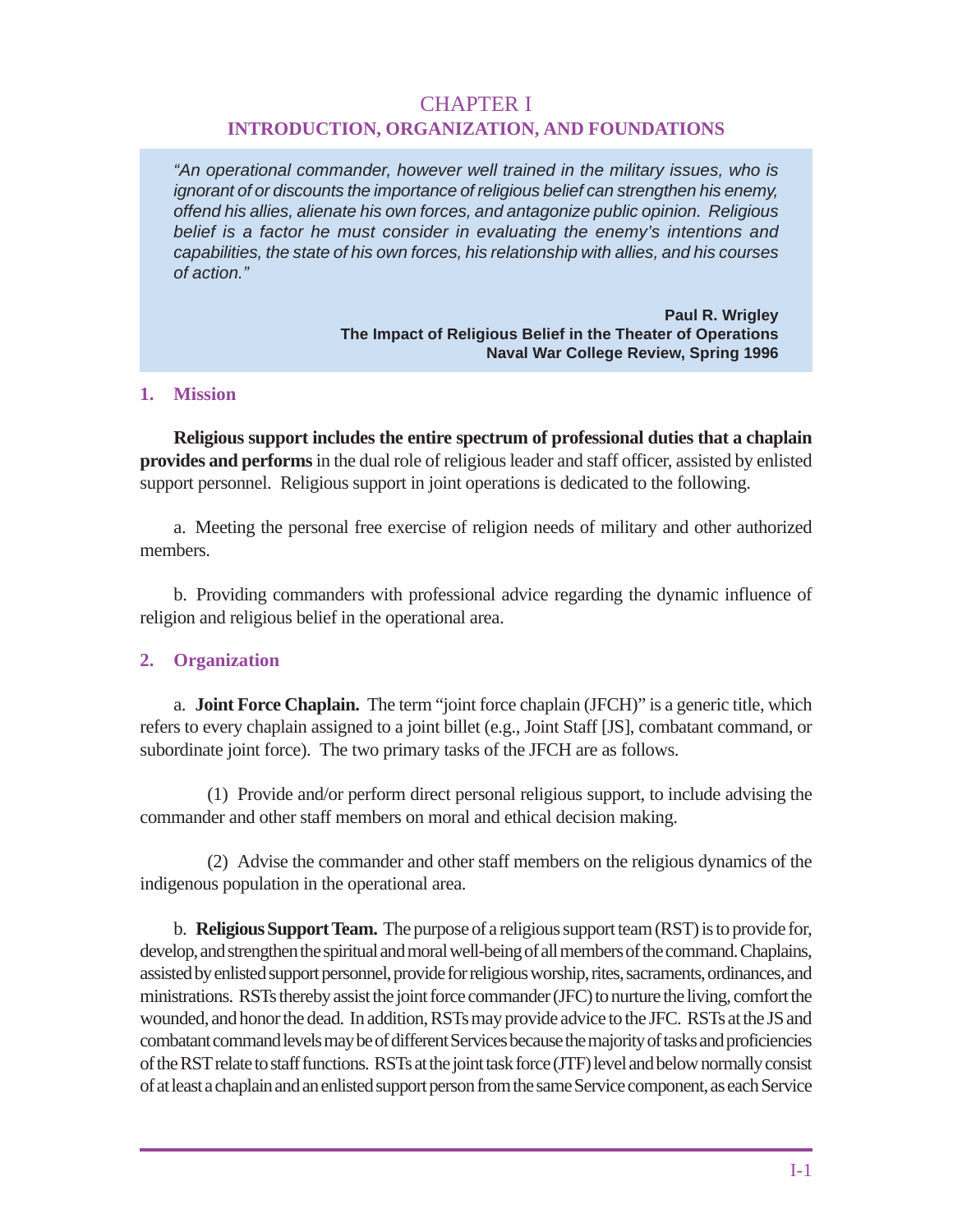<span id="page-12-0"></span>has a different definition of the religious support tasks and proficiencies that the enlisted support staff may perform.

# **3. Constitutional, Legal, and Policy Foundations**

The concept and practice of religious freedom within the Armed Forces of the United States date from the beginning of the nation. **The United States Constitution articulates the basic concept of religious freedom within the Bill of Rights.** The First Amendment to the US Constitution specifies that "Congress shall make no law respecting an establishment of religion, or prohibiting the free exercise thereof . . . ." This guarantee of the free exercise of religion is codified for the Armed Forces in Title 10, United States Code (USC), sections 3073, 3547, 5142, and 8067, with the provision for the appointment of officers as chaplains in the Army, Navy, and Air Force. The Navy directs its Chaplain Corps to provide chaplains for the Marine Corps, the Coast Guard, and the Merchant Marines. Chaplains have rank without command (Title 10 USC, sections 3581, 5945, and 8581), and function in the dual roles of religious leader and personal or special staff officer.

a. The free exercise of religion for military personnel is further defined in additional sources, such as Department of Defense Directive (DODD) 1300.17, *Accommodation of Religious Practices within the Military Services*, which describes the commander's responsibility for religious accommodation, providing it will not have an adverse impact on military readiness, unit cohesion, standards, or discipline. DODD 1304.19*, Appointment of Chaplains for the Military Services,* establishes Department of Defense (DOD)-wide policy that requires that professionally qualified chaplains be appointed to provide for the free exercise of religion within the Military Services and professional staff chaplain support to commanders.

b. The management of religious affairs is defined in DODD 5100.73, *Major Department of Defense Headquarters Activities*, which directs that all major headquarters (HQ), including joint HQ, provide for the management of religious support within the organization.

c. **Military commanders are responsible to provide for the free exercise of religion.** Joint Publication (JP) 0-2, *Unified Action Armed Forces (UNAAF)* states "Religious support to the personnel of each Service is the responsibility of the Service component commander and the JFC insofar as it affects the accomplishment of the mission." Other JPs and directives elaborate and expand these responsibilities. See Appendix B, "References." A complete and current listing of JPs can be found in the Joint Electronic Library on the Internet.

## **4. Influence of Religion**

Wars and conflicts in the 21st century are increasingly nonconventional and ideologically motivated. Religion plays a pivotal role in the self-understanding of many people and has a significant effect on the goals, objectives, and structure of society. In some cases, religious selfunderstanding may play a determinative or regulating role on policy, strategy, or tactics. While it may not be the primary catalyst for war, religion can be a contributing factor. Some examples include: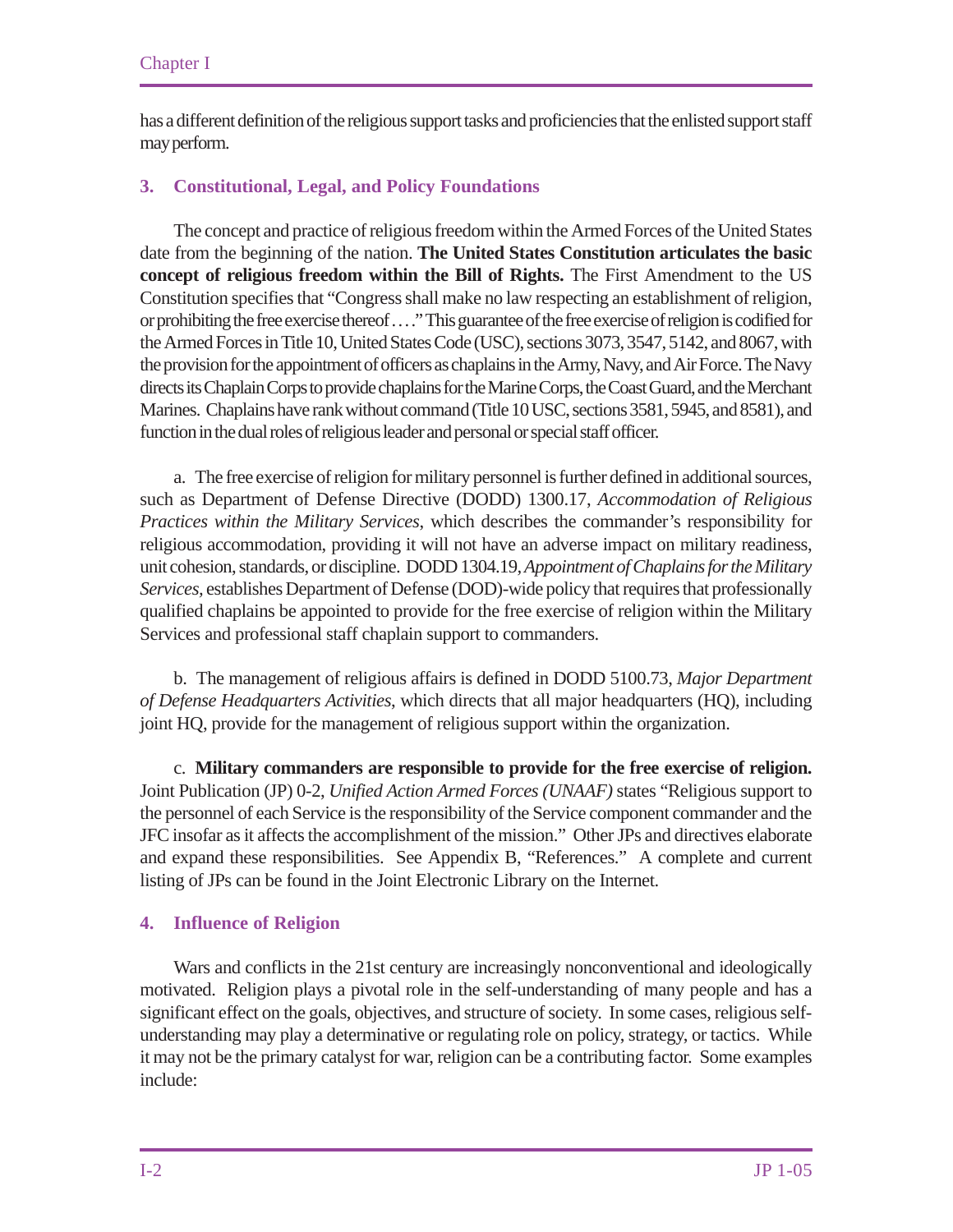a. Religious overtones being invoked to develop an exclusivist vision and program for national and international action.

b. Governments or groups using religion as a motivating factor for socializing conflict.

c. Ideologies being linked with theological concepts that have mass appeal to achieve the ideal.

d. Conflicts "theologized" to justify existence, establish legitimacy, gain popularity, and enact policies, laws, and courses of action for internal and external activities.

e. Achievement of an end being gained by using theological concepts as a means.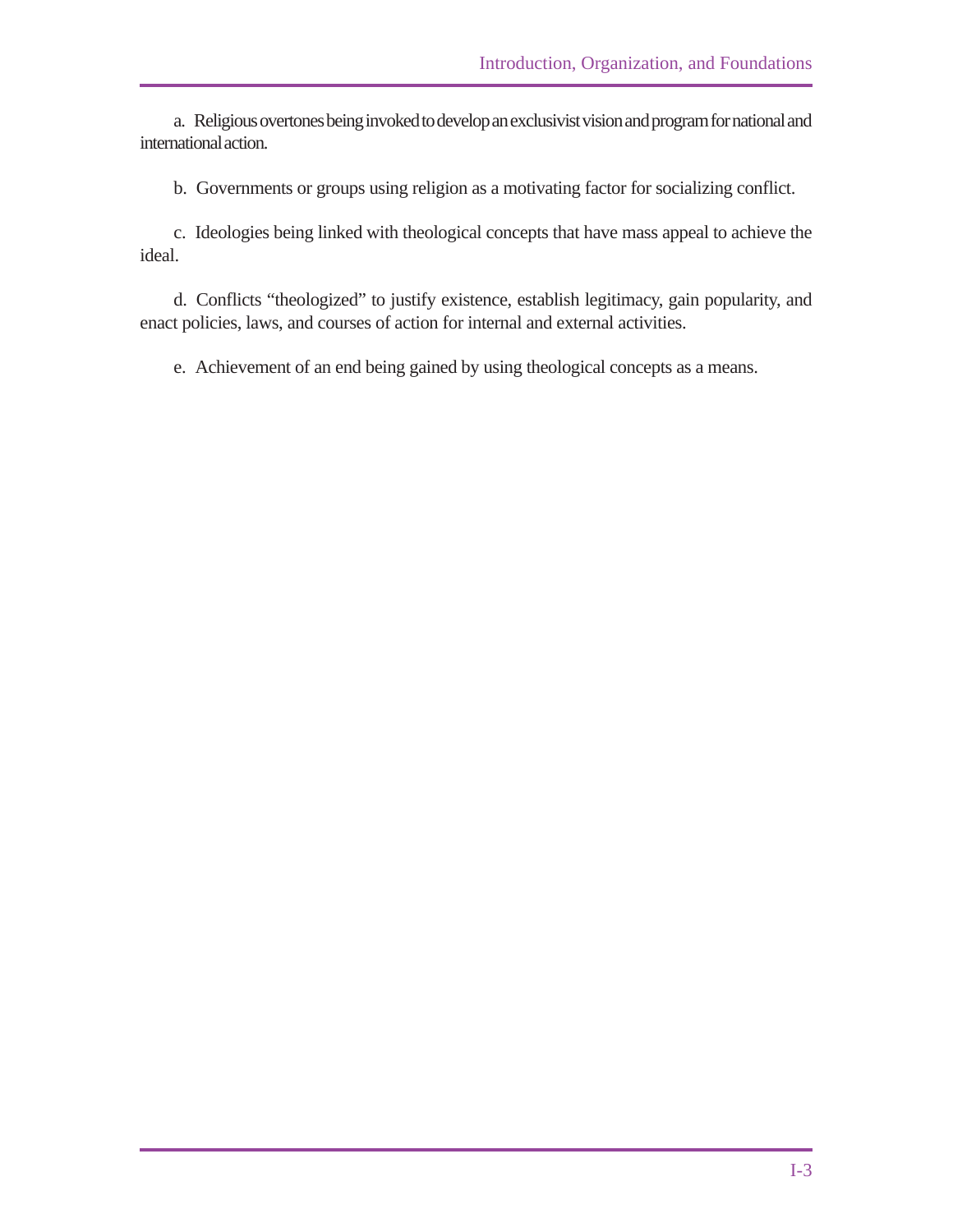Intentionally Blank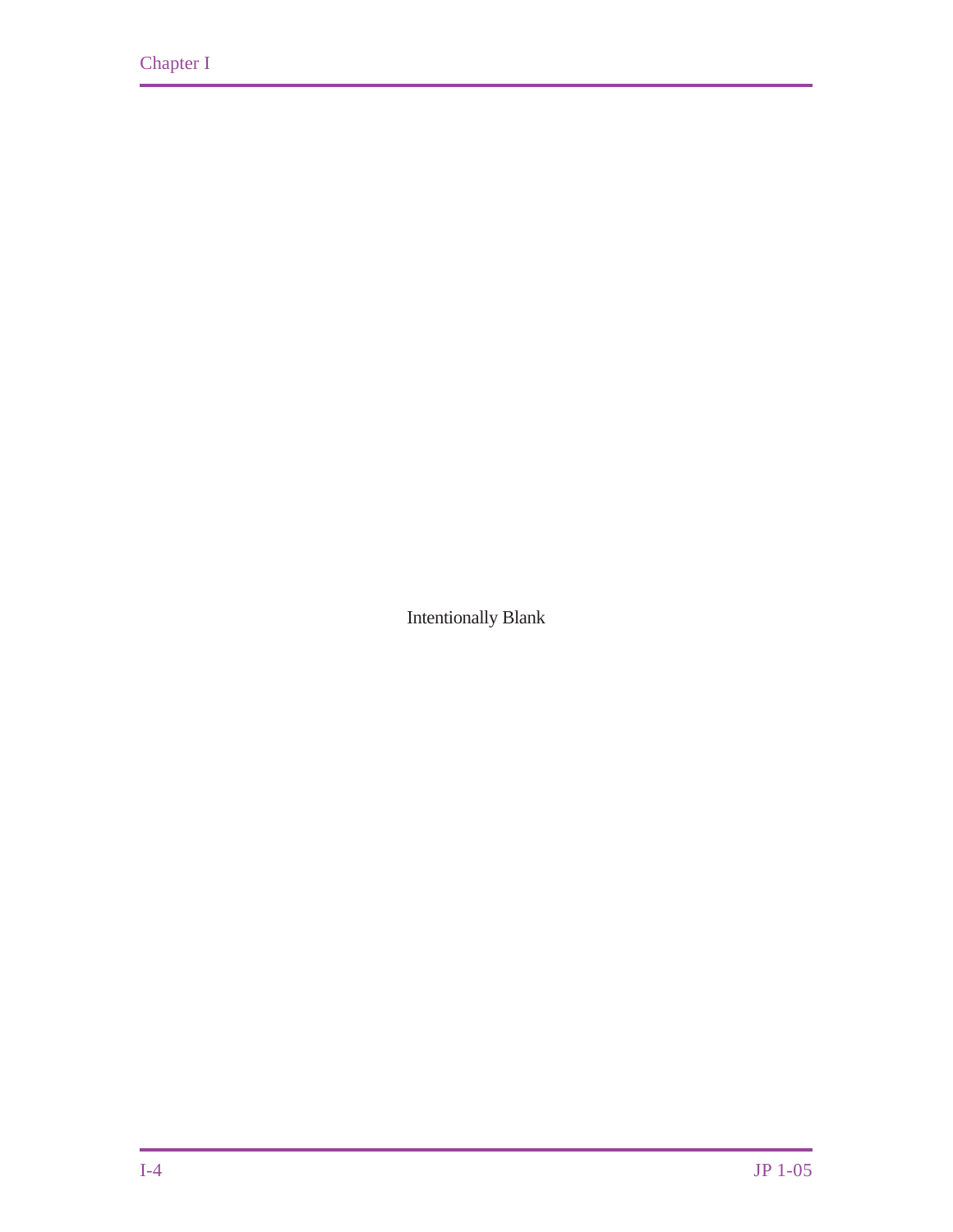# CHAPTER II **RELIGIOUS SUPPORT IN JOINT OPERATIONS**

<span id="page-15-0"></span>*"Religion is central to identity and gives meaning to people's lives. It also is central to much of the strife taking place in the world today. Almost anywhere one turns…one finds a religious dimension to hostilities."*

> **Douglas M. Johnston** *We Neglect Religion at our Peril***, US Naval Institute, Proceedings January 2002**

#### **1. Principles of Religious Support**

a. **Coordination of Personal Religious Support.** Effective personal religious support in joint operations requires cooperation and coordination throughout the combatant commands and the Service component commands to the lowest level. The JFCH coordinates with component commanders as necessary to ensure that subordinate units have the means to provide religious support for members of their units and others as required. **Providing and/or performing personal religious support refers to the professional, ecclesiastical, sacramental, or faith-based support that a RST provides to the members of the command.** Enlisted support to a chaplain is vital to providing religious support during joint operations. The RST, is composed of at least one chaplain and one enlisted support person, and therefore, normally will mobilize and deploy as a team. Additional personnel may be added as mission requirements dictate. (Specific enlisted support tasks are included in Service publications.) RSTs provide for and/or perform worship, religious needs and practices, pastoral care, assistance to family (reunion/reintegration briefs) support programs, religious education of US Service members, volunteer and community faithbased activities, and programs performed to enhance morale and morals, ethical, and personal well-being. As determined by the JFC, this includes tasks such as providing advice on the religious support needs of enemy prisoners of war, detainees, liaison with chaplains of multinational forces, worship services and pastoral care to authorized civilians (DOD and contracted), and appropriate civilian religious/humanitarian organizations coordinated through the civil-military operations center (CMOC).

b. **Noncombatant Status.** Chaplains, as noncombatants, shall not bear arms and should not participate in combatant activities that compromise their noncombatant status. Enlisted support personnel, as combatants, are trained to effectively and appropriately use lethal force.

## **2. Responsibilities and Relationships**

Responsibilities and relationships are outlined in 10 USC 163, 164, 166, 167, 3013, 5013, 5041, 8013, and DODD 5100.01, *Functions of the Department of Defense and Its Major Components*.

a. **Joint Staff.** The JS chaplain serves in the Office of Religious Affairs and is responsible to: review religious support annexes to plans and orders; identify and evaluate religious support requirements; assess policies for coordinating military education and training of RST members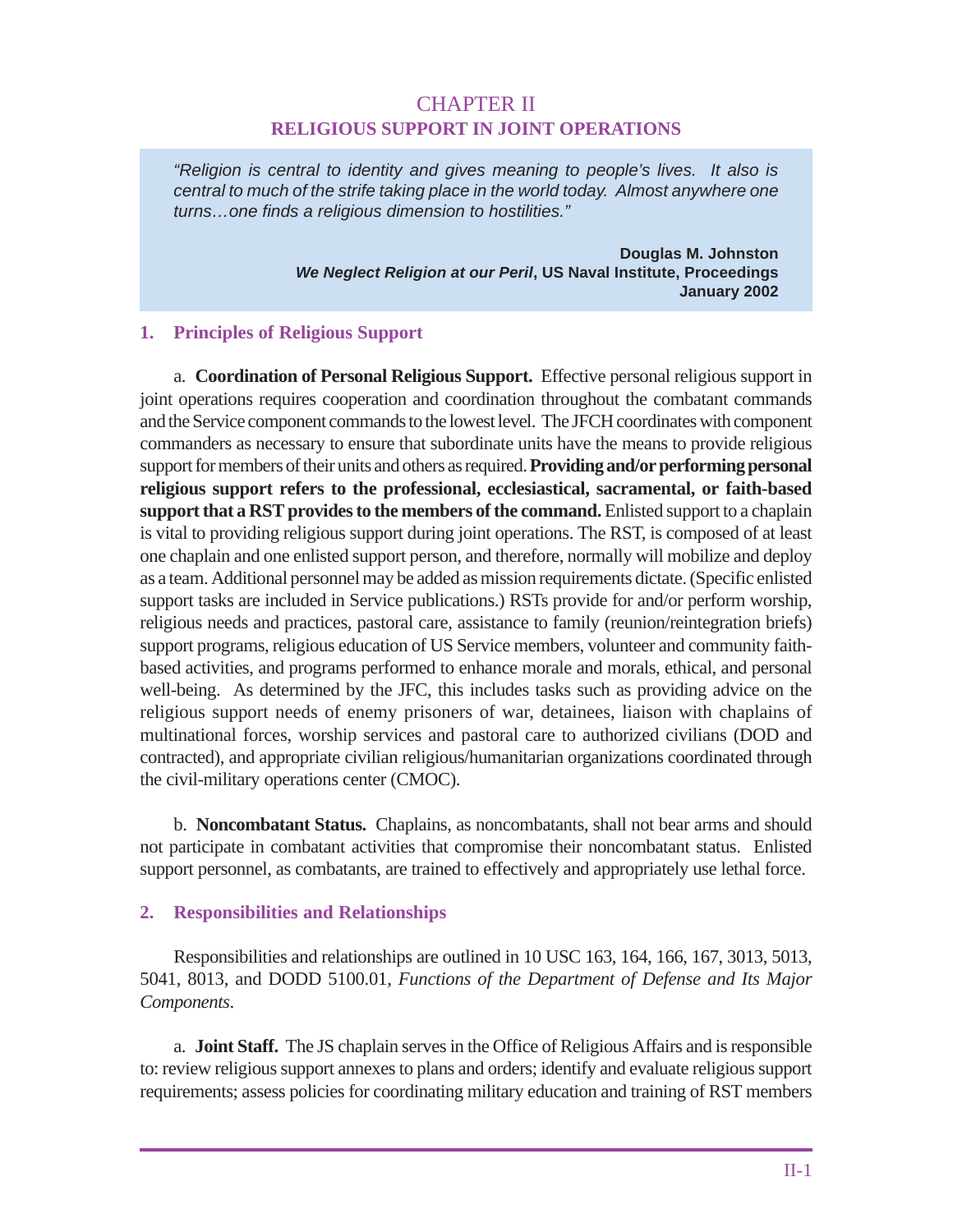<span id="page-16-0"></span>in support of joint requirements; develop religious support joint doctrine and to oversee religious support activities of the combatant commands.

b. **Combatant Commands.** Combatant command chaplains, as directed by the combatant commanders, coordinate religious support with subordinate commands and perform religious support functions for the joint force headquarters.

c. **US Joint Forces Command (USJFCOM).** USJFCOM is the joint force provider and trainer. It serves as the developer of religious affairs Universal Joint Task List (UJTL) tasks, coordinator of joint religious affairs lessons learned, and developer of training and exercise support for RSTs.

d. **Subordinate Joint Force.** The chaplain of a subordinate joint force is responsible for providing religious support for that command, to include organizing and employing RSTs as necessary to accomplish the assigned mission.

e. **Service Component Commands.** Service component chaplains are responsible for providing religious support to those Service personnel assigned or attached to the component command.

f. **Services.** When directed, the Services provide trained chaplains and enlisted support staff to the JS, combatant commands, and JTFs in order to advise the JFC and participate in planning processes as appropriate. Chaplains and enlisted support staff should possess appropriate security clearances.

# **3. Tasks and Proficiencies**

a. **Commanders.** By recognizing the significance of religion, cultural sensitivities and ideology held by allies, coalition partners, and adversaries, commanders may avoid unintentionally alienating friendly military forces or civilian populations that could hamper military operations. **The inclusion of churches, mosques, religious icons and sites, as well as other religious and cultural symbols on no-strike lists is one example of constraints or restraints** that may demonstrate an understanding of these influences. Commanders and their staffs may also consider religion, other cultural issues, and ideology while developing schemes of maneuver and rules of engagement or planning civil-military operations, psychological operations (PSYOP), information operations, and public affairs (PA) activities. The JFC receives advice in the following areas:

(1) **Religion Within the Operational Area.** In a religiously diverse operational area, the **JFCHs may provide relevant information on the religions of coalition partners and the adversary, which includes issues of national, regional, and sect or group religious customs, traditions, organizations, communities, symbols, facilities, and sensitivities**. The JFCH, in collaboration with other staff officers, may provide input to a "Guide to Advising on Religions". See Appendix A, "Guide to Advising on Religions." Sources available for developing this product include, but are not limited to: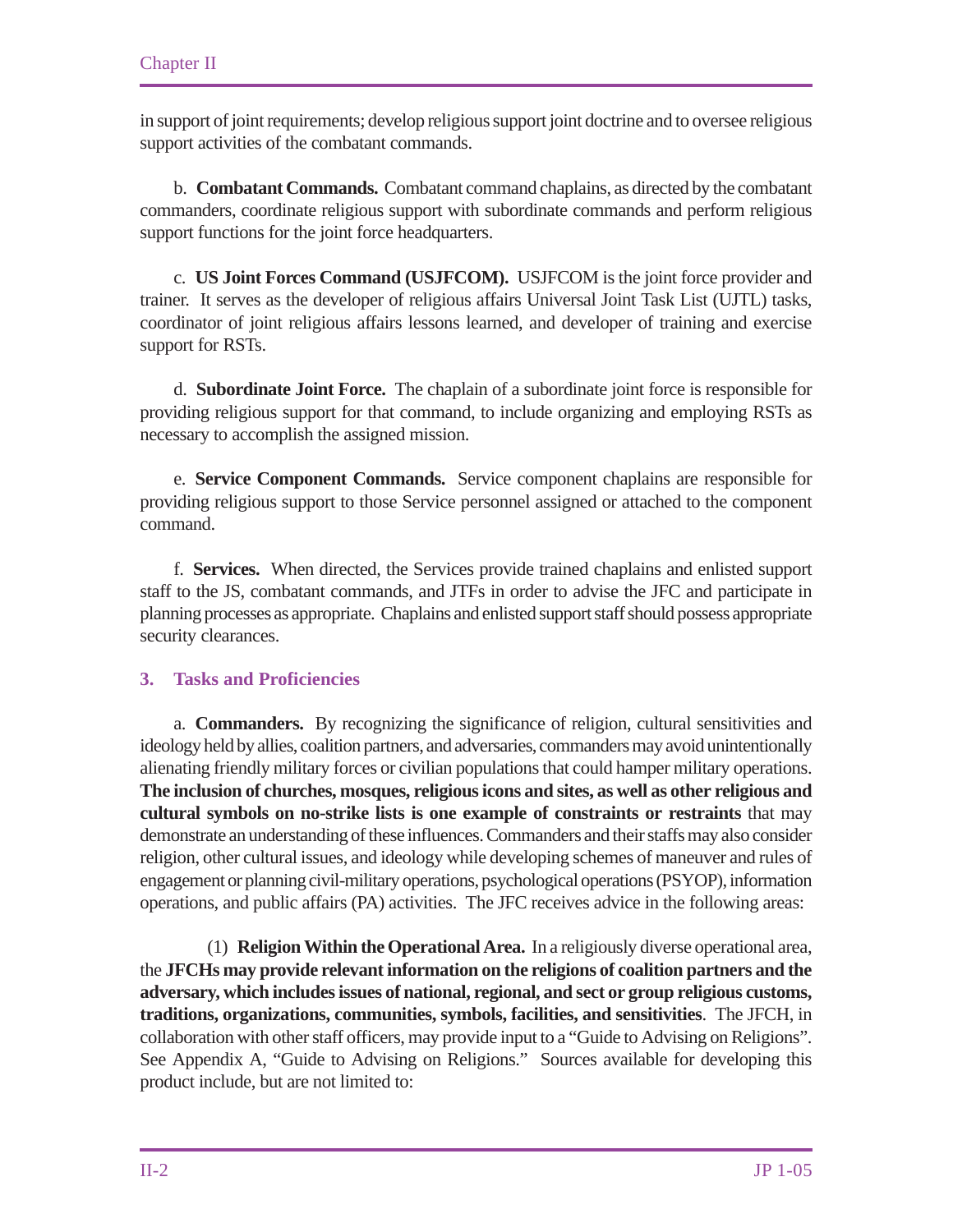(a) US and other friendly embassy and diplomatic contacts who monitor the local cultural and political environment. (Note: All contact with diplomatic officials must be approved by the JFC.)

(b) Country studies produced by intelligence, civil affairs, PSYOP, and PA staff and organizations, and other sources such as nongovernmental organizations (NGOs).

(c) Collaboration with the JFC's staff.

(d) Databases and web based studies available from religious organizations in the US and coalition countries.

(2) **Other Activities Within the Operational Area.** The activity of humanitarian assistance programs and the numerous international organizations/NGOs is increasing. The presence of human rights and humanitarian organizations increasingly add complexity to the battlespace. The JFCHs may assist the staff in developing an engagement strategy by providing advice within the scope of their expertise on these organizations and the influence of religion in the operational area.

(3) **Religious Elements of International Law.** International law, to include customary international law, contains a number of rights and responsibilities relevant to religion and religious support. The JFCHs in collaboration with the judge advocates, may advise the JFC regarding these responsibilities and rights.

(4) **Ethical Decision Making and Moral Leadership.** A key component of successful command is ethical decision making and moral leadership. **Chaplains advise the command leaders on the religious, moral, and ethical issues related to policies, programs, initiatives, plans, and exercises.** They also give similar advice concerning morale, quality of life, and the impact of host nation (HN) religions upon the mission.

(5) **HN Considerations.** The JFCH, after careful consideration and only with the JFC's approval, may serve as a point of contact to HN civilian and military religious leaders, institutions, and organizations, including established and emerging military chaplaincies, through the CMOC.

b. **JFCHs and Enlisted Support Personnel.** The tasks and proficiencies of RSTs are broadly described in Figure II-1 and relate to the appropriate strategic national, strategic theater, operational, and tactical UJTL tasks and supporting tasks that relate to religion and religious support.

(1) **Provide Direct Religious Support to Personnel.** The RST develops and coordinates procedures to implement religious support for forces under the JFC's command. Its proficiencies include: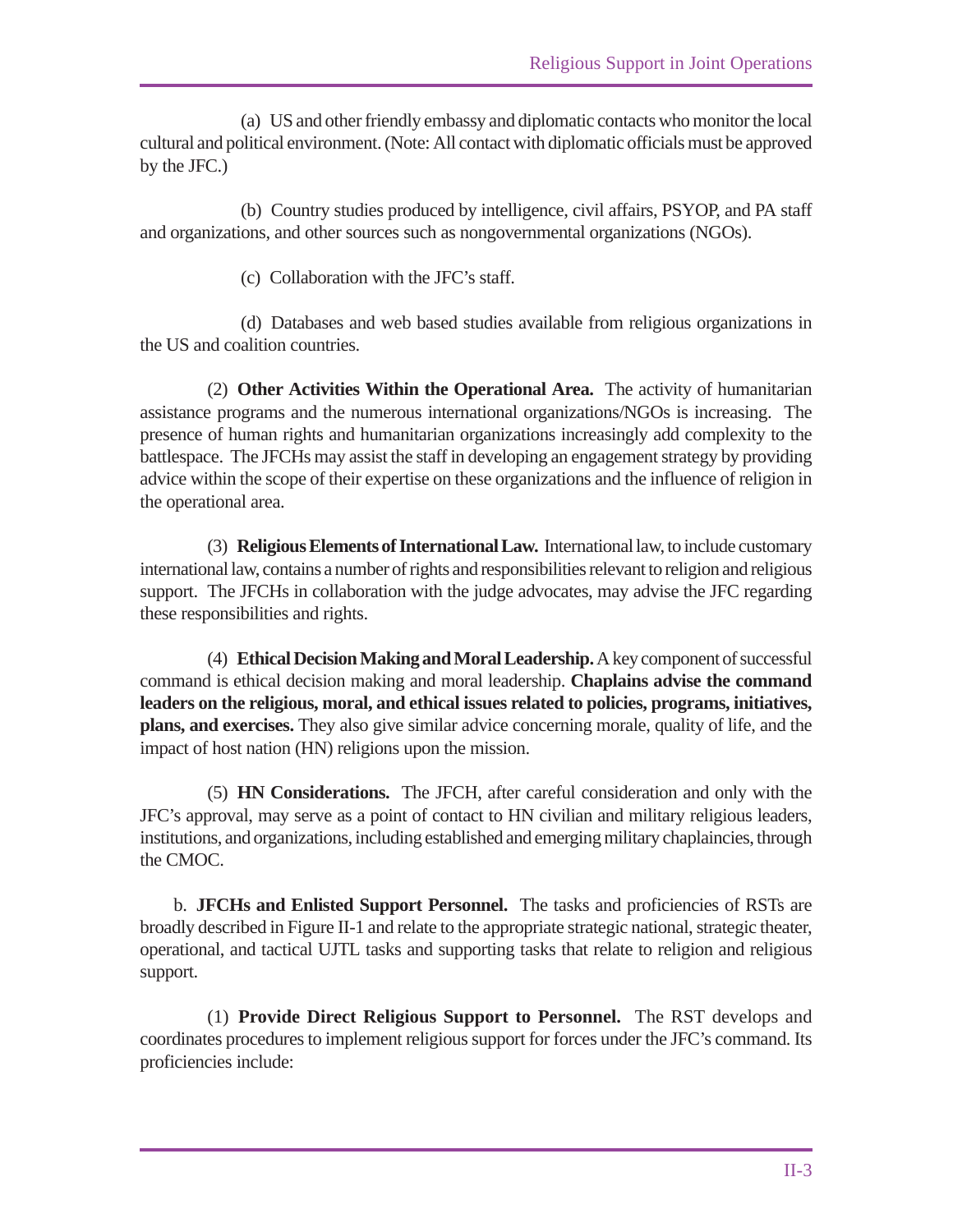<span id="page-18-0"></span>

| <b>JOINT FORCE CHAPLAIN TASKS AND PROFICIENCIES</b>                                                                                                                                                                                                                                                                |                                                                                                                                                                                                                                                                                                                                                                                              |  |
|--------------------------------------------------------------------------------------------------------------------------------------------------------------------------------------------------------------------------------------------------------------------------------------------------------------------|----------------------------------------------------------------------------------------------------------------------------------------------------------------------------------------------------------------------------------------------------------------------------------------------------------------------------------------------------------------------------------------------|--|
| <b>PROVIDING AND/OR PERFORMING</b><br><b>DIRECT PERSONAL</b><br><b>RELIGIOUS SUPPORT</b>                                                                                                                                                                                                                           | <b>ADVISING REGARDING RELIGION AND</b><br><b>RELIGIOUS SUPPORT</b>                                                                                                                                                                                                                                                                                                                           |  |
| <b>Proficiencies</b><br><b>Rites, Sacraments, and Ordinances</b><br><b>Religious Services</b><br><b>Religious Education</b><br><b>Pastoral Care/Counseling</b><br><b>Management and Administration</b><br><b>Ethical/Moral Living</b><br><b>Managing Lay Leader Programs</b><br><b>Promoting Spiritual Fitness</b> | <b>Proficiencies</b><br><b>Religious Organizations and Doctrine</b><br><b>Religious Practices and Customs</b><br>Importance of Worship and Holy Places,<br><b>Shrines, and Other Religious Sites</b><br>Indigenous Religious History, Culture, and<br><b>Ethics</b><br>Humanitarian Aid, and Liaison with<br><b>Nongovernmental Organizations as directed</b><br><b>Ethical/Moral Issues</b> |  |

**Figure II-1. Joint Force Chaplain Tasks and Proficiencies**

(a) Conduct religious worship services, rites, sacraments, ordinances, and ministrations.

(b) Assist in dealing with faith issues, stress, anxiety, redeployment/reunion issues, moral and ethical values, social concerns, and crisis intervention.

(c) Provide pastoral care and counseling for encouragement, spiritual comfort, and moral support, to the wounded and dying, and honor to the dead.

(d) Coordinate a comprehensive religious ministry support plan that makes worship opportunities and pastoral care available to all members of the command.

(2) **Advise Regarding Religion and Religious Support.** The JFCH should develop and maintain proficiency regarding the religious issues in the operational area and be prepared to provide relevant information on those issues. **Extreme care must be taken to ensure that the chaplain's status as a noncombatant is not compromised.** This proficiency may include the ability to provide:

(a) Information as to the historical perspective on the influence of religion in previous conflicts and cultural identity in the operational area.

(b) Information as to the religious perspective on the current situation.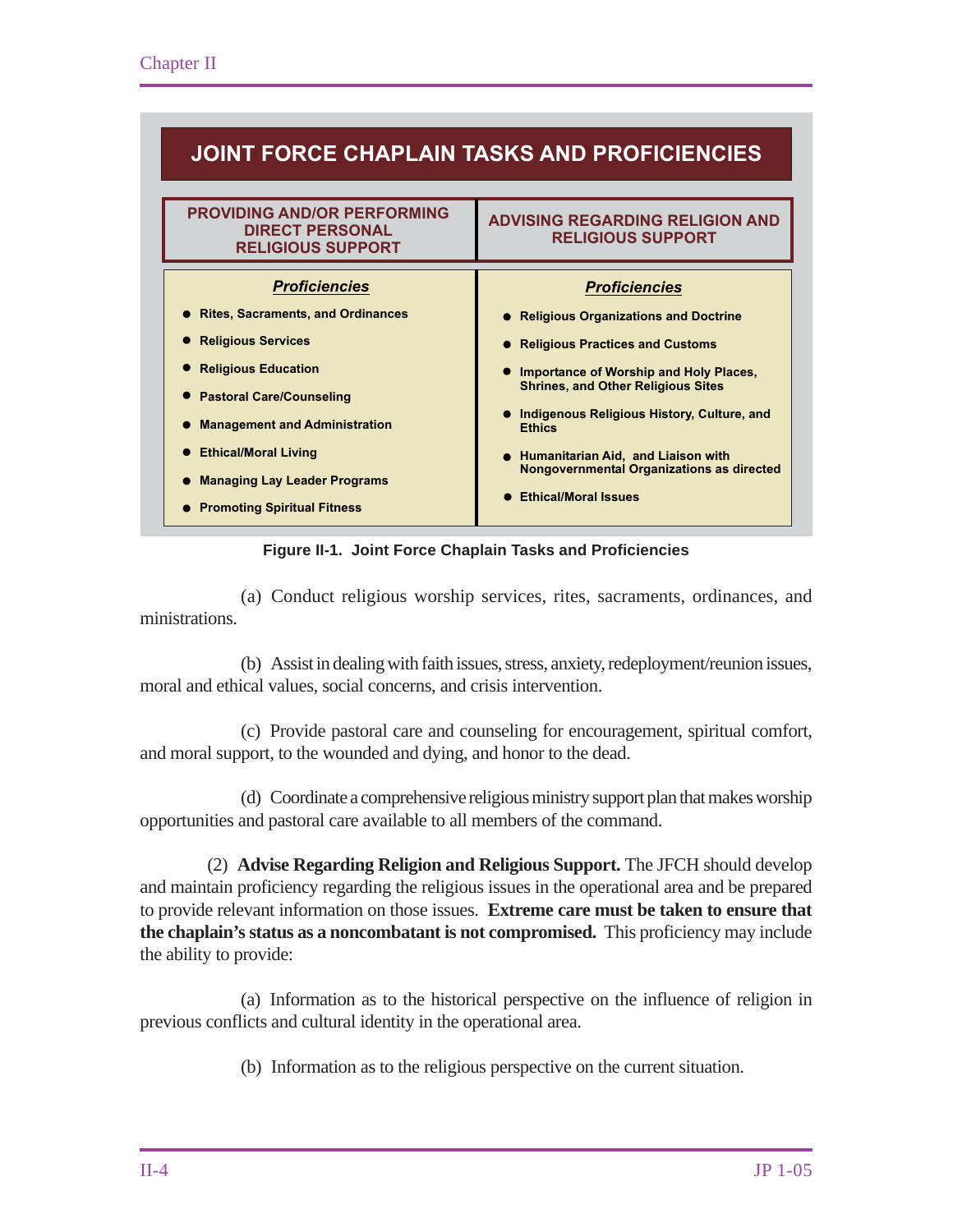<span id="page-19-0"></span>(c) Information relevant to religious support and religion as required by the commander, in the planning and executing of theater security cooperation efforts in the operational area.

(3) Figure II-2 shows conceptually how the chaplain's tasks differ in a joint environment in relationship to grade. The more senior a chaplain, the more the chaplain functions as a staff officer and functional manager of religious support for the JFC, rather than as a direct provider of religious support.

## c. **Joint Staff Chaplain**

(1) Plan and coordinate defense-wide religious support with the Joint Staff and the combatant commands.

(2) Provide relevant information on the religious, cultural, and ideological issues, normally at the strategic national and strategic theater levels, which may influence current strategy and operations in order to achieve national security objectives.

(3) Provide relevant information regarding religion, culture and ideology, which may influence planning, operations and execution for the supporting and supported commanders.

# d. **Combatant Command Chaplains**

(1) Coordinate and manage the provision of religious support to forces assigned within the theater.



**Figure II-2. Tasks of Joint Force Chaplains**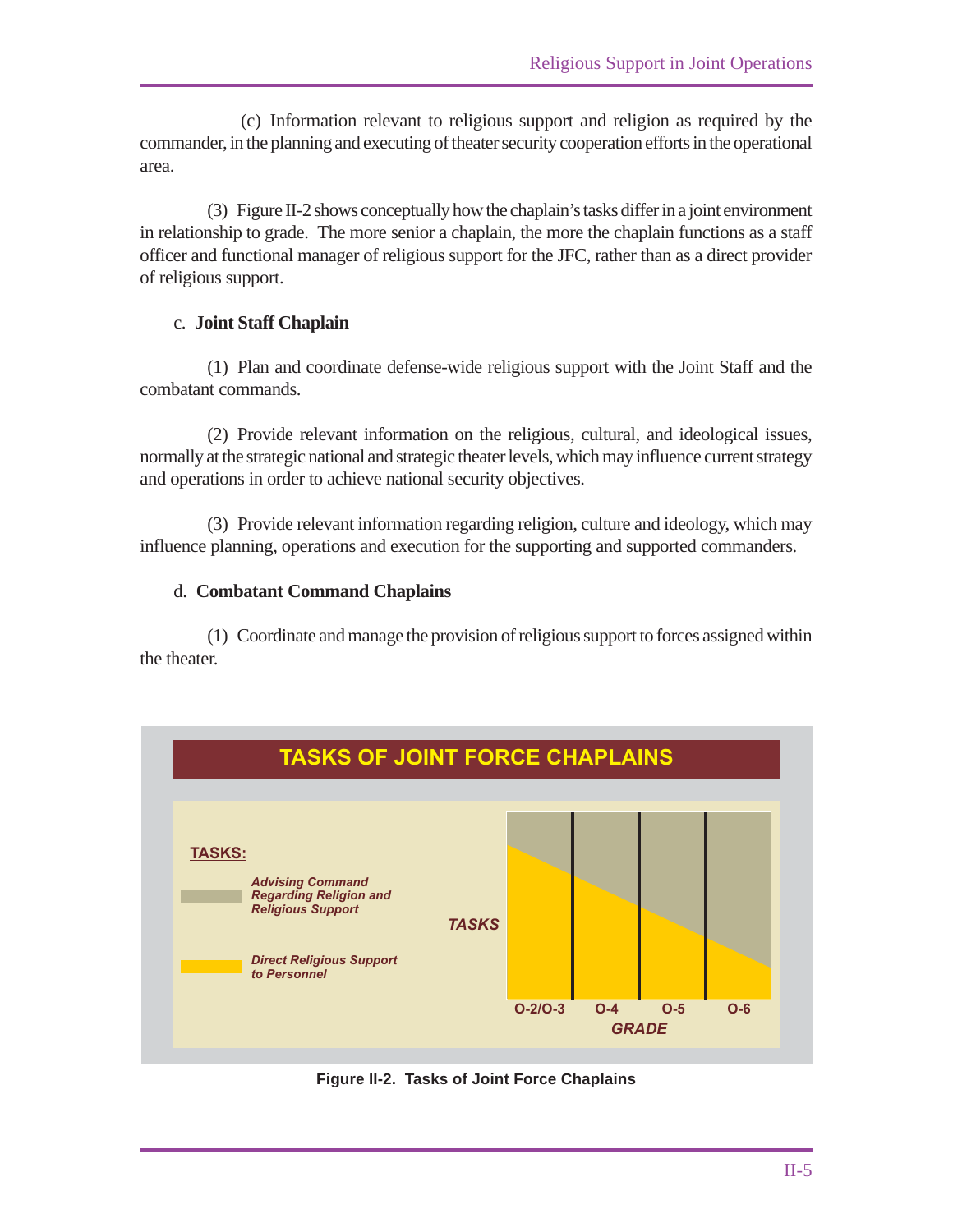<span id="page-20-0"></span>(2) Provide relevant information on the religious, cultural, and ideological issues, normally at the strategic theater and operational levels, which may influence current strategy and operations in order to achieve theater security objectives.

(3) Provide relevant information regarding religion, culture and ideology, which may influence planning, operations and execution for the supporting and supported commanders.

e. **Subordinate Joint Force Chaplains.** The subordinate joint force chaplain is part of the subordinate JFC's personal or special staff, is at an appropriate grade to ensure proper functioning with other primary staff officers, and is traditionally from the same Service as the subordinate JFC. It is advisable and prudent that the subordinate joint force chaplain and enlisted support personnel be from the same Service to ensure the most effective operation of the RST. The subordinate joint force chaplain should understand the operational and tactical UJTL tasks. **Subordinate joint force RSTs are increasingly involved in interagency contacts and coordination.** They should have a thorough understanding of US Government agencies as well as NGOs and international organizations. JP 3-08, Vol I, *Interagency Coordination During Joint Operations,* recommends that a JTF assessment team include a chaplain. The assessment team assists in "deciding what needs to be accomplished, what type of force is required to accomplish it, the proper sequence for deployment of the force, availability of state and local or in-country assets, and what ongoing operations are being conducted by organizations other than military forces." The subordinate joint force chaplain should:

(1) Advise the JFC in collaboration with other staff officers on religions or religious beliefs in the operational area.

(2) Analyze RST capabilities and organize for the best religious support.

(3) Recommend, plan, and coordinate appropriate participation of RSTs in joint training exercises.

(4) Produce the Religious Support Annex for all plans and orders.

# **4. Education and Training**

The professional military education for JFCHs follows the policy and guidance set forth in Chairman of the Joint Chiefs of Staff Instruction (CJCSI) 1800.01A, *Officer Professional Military Education Policy*. Policy and guidance for the training of JFCHs and enlisted support personnel is set forth in CJCSI 3500.01B, *Joint Training Policy for the Armed Forces of the United States* and correlates to Chairman of the Joint Chiefs of Staff Manual (CJCSM) 3500.04C, *Universal Joint Task List*. This is in addition to Service chaplain corps training (see Figure II-3).

# **5. Plans, Planning, and Decision Making**

a. JFCHs, as staff officers, are responsible for the preparation of religious support plans (RSPs). They coordinate religious support planning with higher, lower, and adjacent HQ to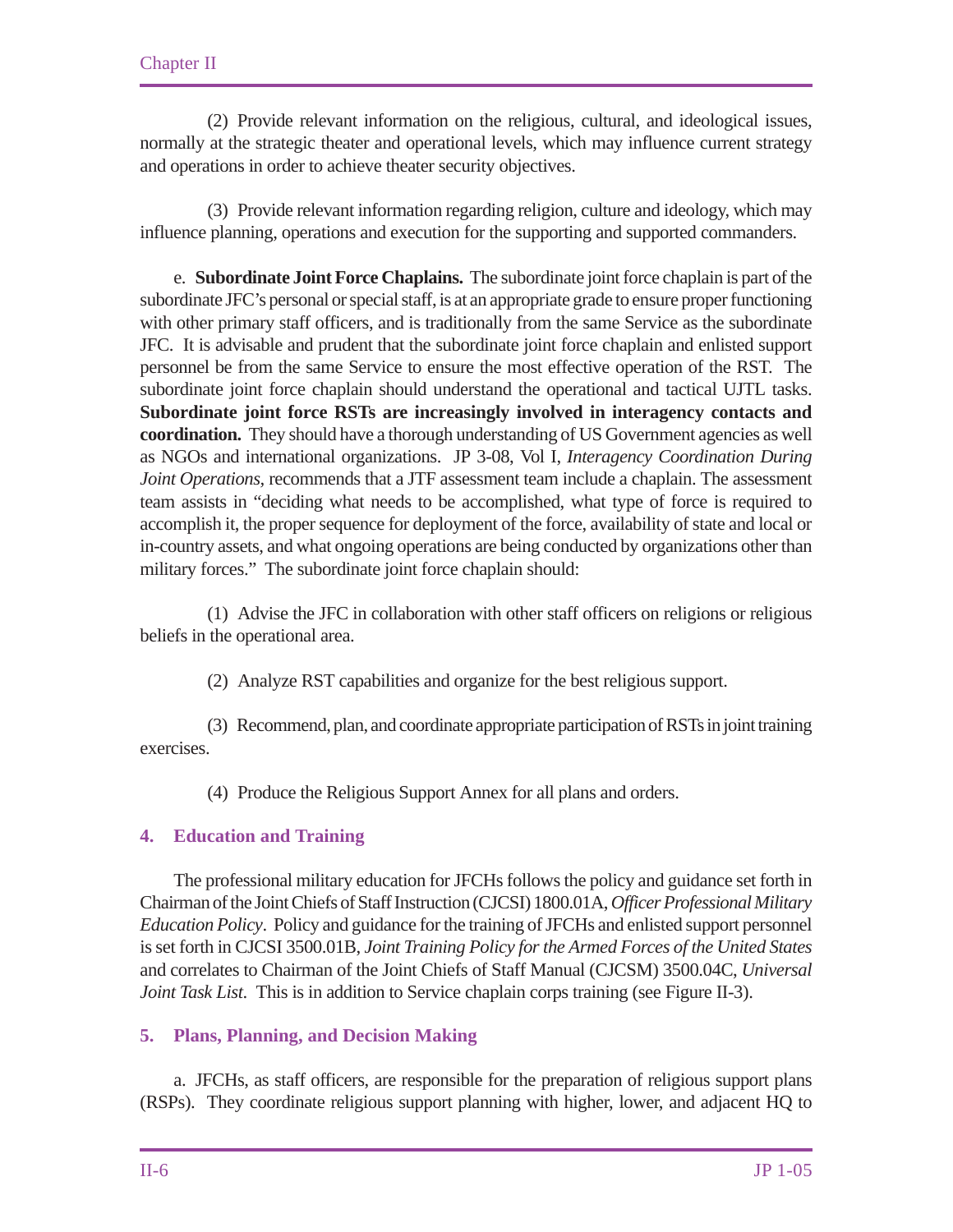<span id="page-21-0"></span>

**Figure II-3. Notional Joint Force Chaplain Educational Development**

ensure balanced faith group access throughout the force. **The RSP begins with the combatant command chaplain's planning guidance which helps shape the JTF chaplain's RSP.** The coordinating instructions contained in these plans should be clearly stated. Standing operating procedures should be contained in the religious support annex of operation and exercise plans and in operation orders. Refer to CJCSM 3122.03A, *Joint Operation Planning and Execution System*, Appendix 6 to Annex E, "Planning Guidance for Chaplain Activities," for the format of a RSP. Additional information and guidance on planning in a joint environment can be found in JP 5-0, *Doctrine for Planning Joint Operations*, and JP 5-00.2, *Joint Task Force Planning Guidance and Procedures*. **Chaplain involvement during the planning process ensures that the religious needs of US forces are met.** The RST should be capable of developing and coordinating policies, programs, and guidance for the planning and conduct of religious support operations for the joint force.

b. The increasingly nonconventional nature of wars and conflicts, the involvement of international organizations, NGOs, and the Title 10, 14, 18, 32, and 50 USC connections affect all types, levels, and phases of planning and decision making. History and current US involvement around the world reveal religion's significant influence on nations, conflict initiation, resolution and reconciliation, and on post-conflict reconstruction efforts. **JFCH and the Service component chaplains should work closely to develop plans that are mutually supportive and create realistic working policies for times of conflict or war.** Related publications are listed in Appendix B, "References."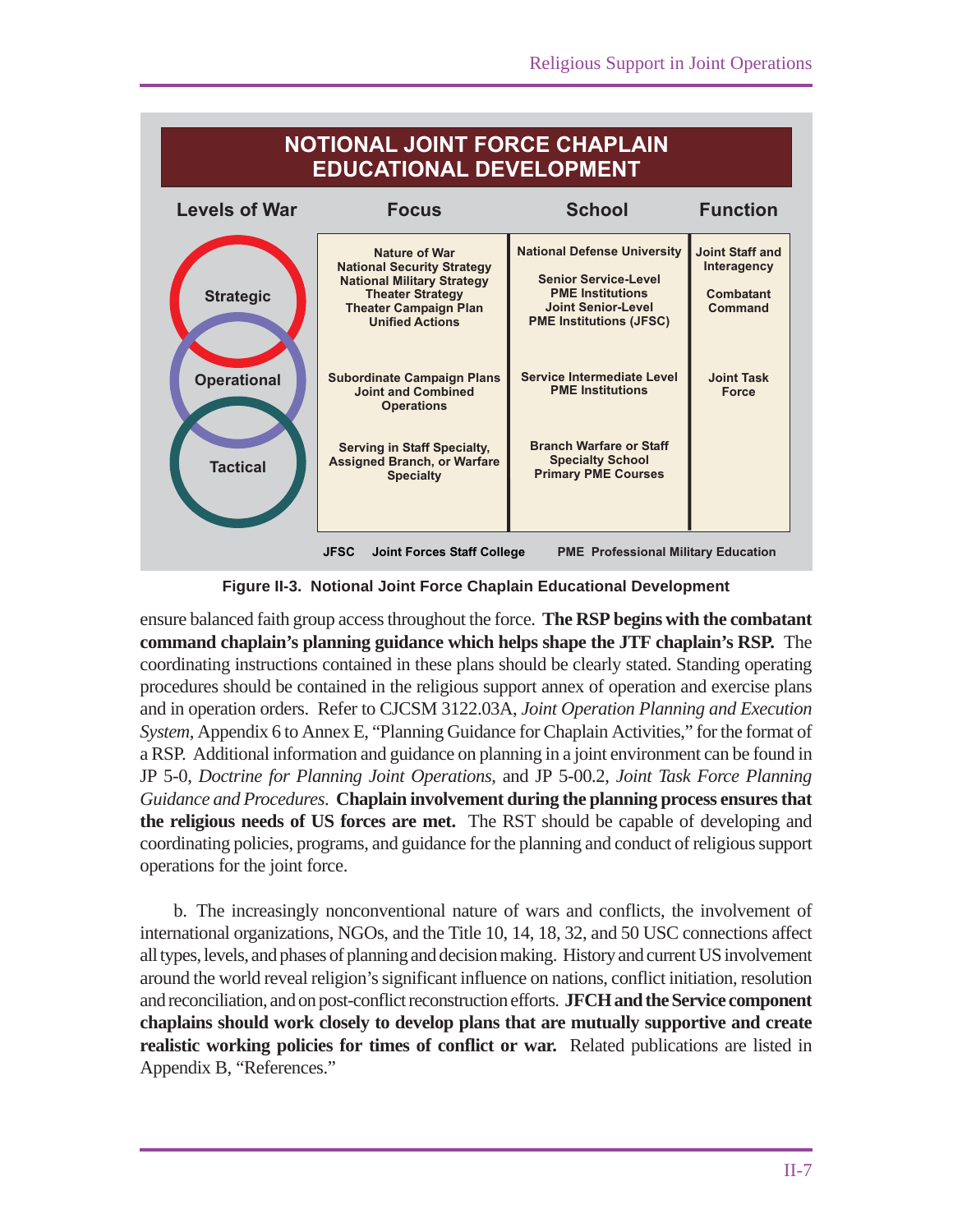# <span id="page-22-0"></span>**6. Logistics**

a. The joint force chaplain coordinates and maintains religious support materiel requirements such as facilities, equipment, supplies, computers, vehicles, radios, and weapons which are necessary for RST plans, preparations, and operations. The Defense Logistics Center Philadelphia, Clothing and Textile Directorate, manages ecclesiastical items to support chaplains of each military department and all faiths. Orders may be placed via the Defense Logistics Agency Chaplain's web site or through the local unit.

b. Each Service component unit assigned or attached to a joint force deploys with an initial 30-day supply of religious support items as defined in the applicable unit equipment authorization document. The JTF chaplain is responsible for coordinating with the JTF to monitor the resupply of these items for all RSTs assigned to the JTF.

For more information, see JP 4-0, *Doctrine for Logistic Support of Joint Operations.*

# **7. Military Assistance to Civil Authorities**

JFCHs involved in Military Assistance to Civil Authorities (MACA) missions should consider Title 10, Title 14 (Coast Guard), and Title 32 USC. Unique issues exist related to MACA. When MACA occurs, the lead federal agency through the federal coordinating officer, the defense coordinating officer, and/or the JFC will initiate requests for military chaplains. Requests for military chaplains will be coordinated through US Northern Command. Local, county, and state resources, including National Guard forces under Title 32, normally constitute the first line of response to crisis management and consequence management events. Therefore, as a general rule, chaplains in Title 10 status will not be the first to respond to a natural or manmade disaster.

Additional information is in JP 3-26, *Joint Doctrine for Homeland Security.*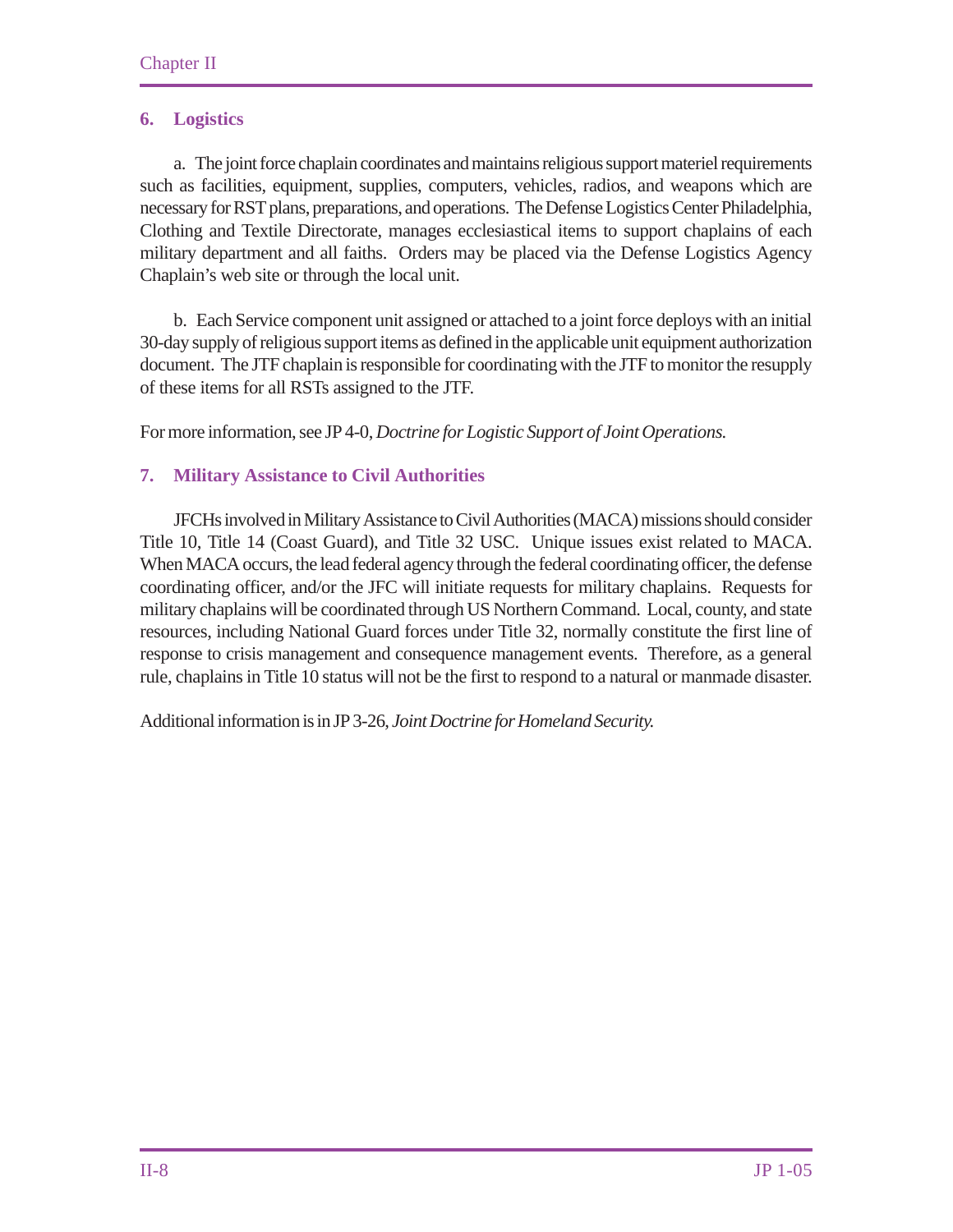# APPENDIX A **GUIDE TO ADVISING ON RELIGIONS**

| <b>GUIDE TO ADVISING ON RELIGIONS</b> |  |
|---------------------------------------|--|
|                                       |  |

<span id="page-23-0"></span>

| <b>AREAS OF CONCERN</b>                                                        | <b>SPECIFIC INFORMATION</b>                                                                                                                                                                                                                                                                                                                                    |
|--------------------------------------------------------------------------------|----------------------------------------------------------------------------------------------------------------------------------------------------------------------------------------------------------------------------------------------------------------------------------------------------------------------------------------------------------------|
| <b>Religions in the Area</b>                                                   | Organized<br>$\bullet$<br>Unorganized<br>$\bullet$<br>Relations between religions and religious leaders, both<br>indigenous and missionary                                                                                                                                                                                                                     |
| <b>Clergy</b>                                                                  | Number, locations, and education of clergy<br>$\bullet$<br>Influence on government and populace<br>$\bullet$                                                                                                                                                                                                                                                   |
| <b>Religious Beliefs</b>                                                       | Major tenets of each religion, to include such concepts as:                                                                                                                                                                                                                                                                                                    |
|                                                                                | Faith<br>$\bullet$<br>Impact of faith on life<br>$\bullet$<br><b>Significant dates</b><br>$\bullet$<br><b>Concepts of salvation and hereafter</b><br>$\bullet$<br>Ceremonies and practices associated with death and<br>burial<br>Rites of cleaning and purification<br>Degree of religious conviction in lives of<br>indigenous populace                      |
| <b>Worship</b>                                                                 | <b>Forms of worship</b><br>$\bullet$<br><b>Places of worship</b><br><b>Frequency of worship</b><br>$\bullet$<br><b>Significance of worship</b><br>$\bullet$                                                                                                                                                                                                    |
| <b>Relationship Between Religion</b><br>and Motivation of Indigenous<br>People | <b>Strength of religious sentiment</b><br>$\bullet$<br>Influence of religion on daily life<br>$\bullet$                                                                                                                                                                                                                                                        |
| <b>Relationship Between Religion</b><br>and Trans-Cultural<br>Communication    | Attitudes toward people of other races and cultures<br>$\bullet$<br>Acceptable kinds of social interaction<br>$\bullet$                                                                                                                                                                                                                                        |
| Socio-Economic Influence of<br><b>Religion</b>                                 | Influence of religious leaders<br>$\bullet$<br>Influence of religion on society<br>$\bullet$<br><b>Economic influence of religion</b><br>$\bullet$<br>Religious ownership of property and other<br>$\bullet$<br>possessions<br>Teachings of religion about private property<br>$\bullet$<br>Relationship of religious leaders to economic leaders<br>$\bullet$ |
| <b>Relations with Government</b>                                               | Relationship of religious leaders to government officials<br>$\bullet$<br>Role of religion and religious leaders in armed forces<br><b>Political influence of religious leaders</b><br>$\bullet$                                                                                                                                                               |
| <b>Religious Schools</b>                                                       | Location, size, and attendance<br>$\bullet$<br><b>Influence</b><br>Relationship to nonreligious schools                                                                                                                                                                                                                                                        |

**Figure A-1. Guide to Advising on Religions**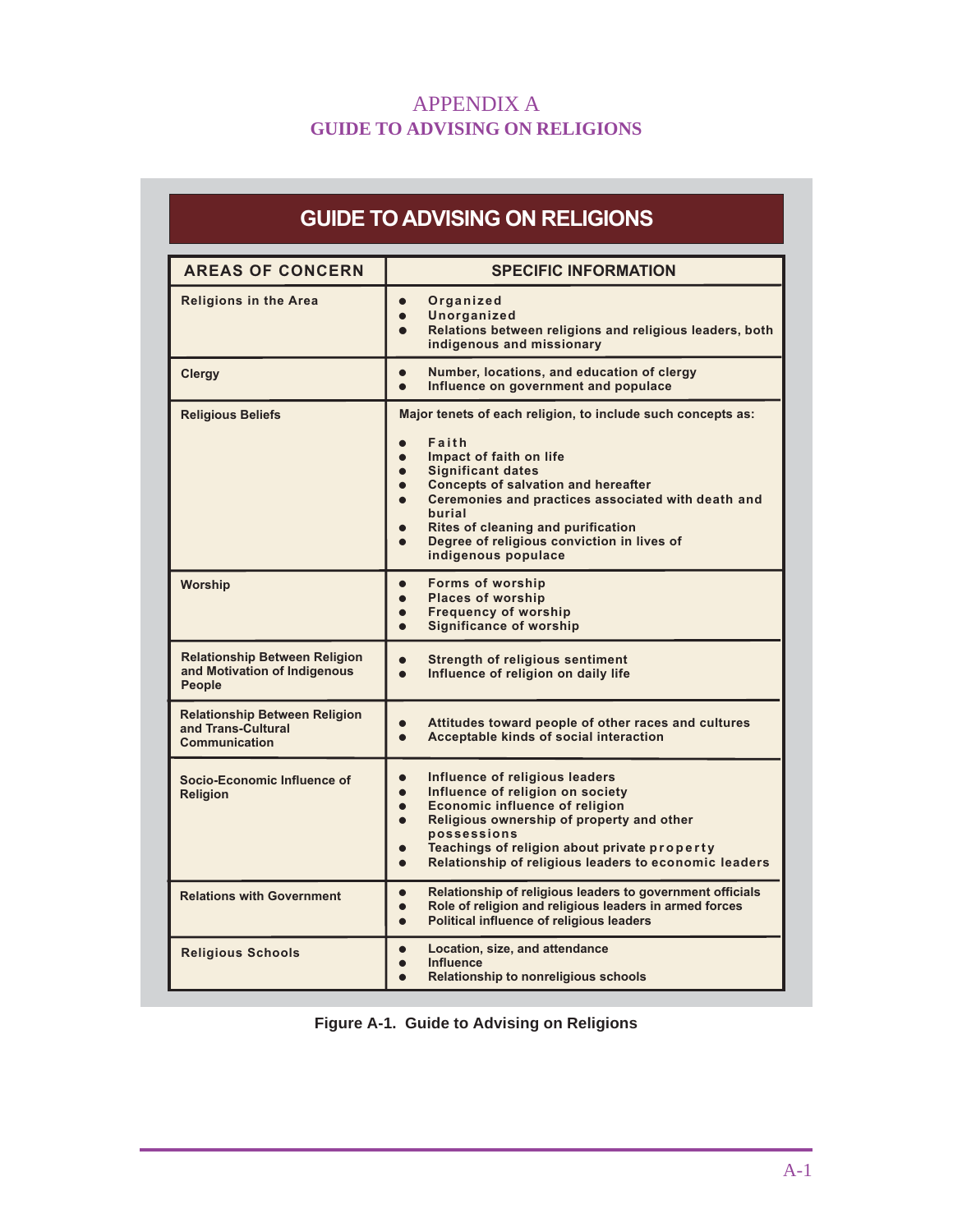Intentionally Blank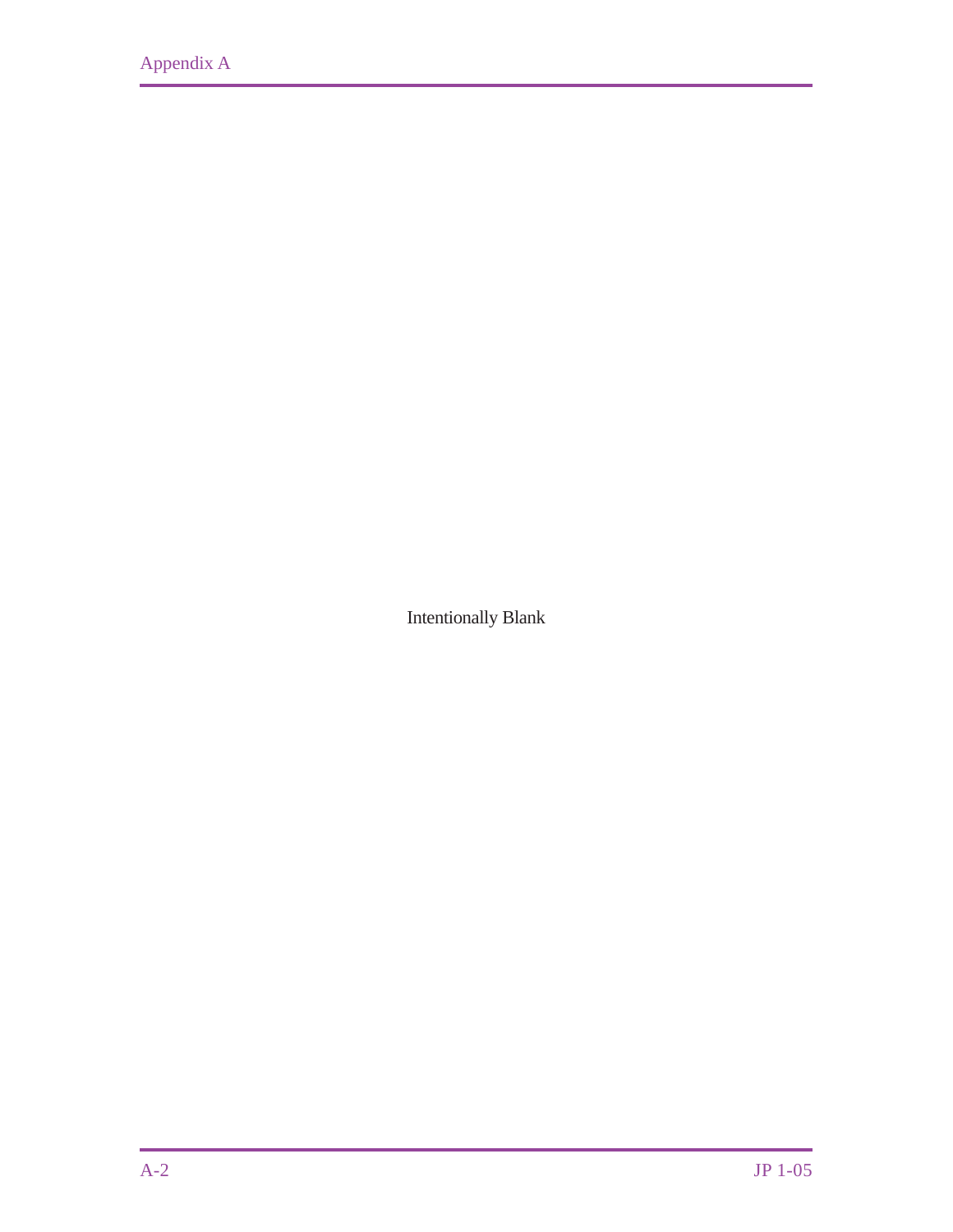# APPENDIX B **REFERENCES**

<span id="page-25-0"></span>The development of JP 1-05 is based upon the following primary references.

#### **1. International Law**

The 1949 Geneva Conventions and those portions of the Geneva Protocols of 1977 regarded as customary international law.

## **2. Federal Statutory Laws**

a. Goldwater-Nichols Department of Defense Reorganization Act of 1986, PL 99-433 (codified in various sections of 10 USC, especially 164 and 167).

b. Title 10, USC, "Armed Forces."

- c. Title 14, USC, "Coast Guard."
- d. Title 18, USC, "Crimes and Criminal Procedures."
- e. Title 32, USC, "National Guard."
- f. Title 50, USC, "War and National Defense."

## **3. Chairman of the Joint Chiefs of Staff Instructions and Manuals**

a. CJCSI 1800.01A, *Officer Professional Military Education Policy.*

b. CJCSI 3150.25A, *Joint Lessons Learned Program.*

c. CJCSI 3500.01B, *Joint Training Policy for the Armed Forces of the United States.*

d. CJCSI 3500.02C, *Joint Training Master Plan 2002 for the Armed Forces of the United States.*

e. CJCSI 4320.01, *Equipment Authorizations for Special Operations Commands.*

f. CJCSM 3113.01A, *Theater Engagement Planning.*

g. CJCSM 3122.01, *Joint Operation Planning and Execution System, Vol I: (Planning Policies and Procedures).*

h. CJCSM 3122.02C, *Joint Operation Planning and Execution System, Vol III: (Crisis Action Time-Phased Force and Deployment Data Development and Deployment Execution).*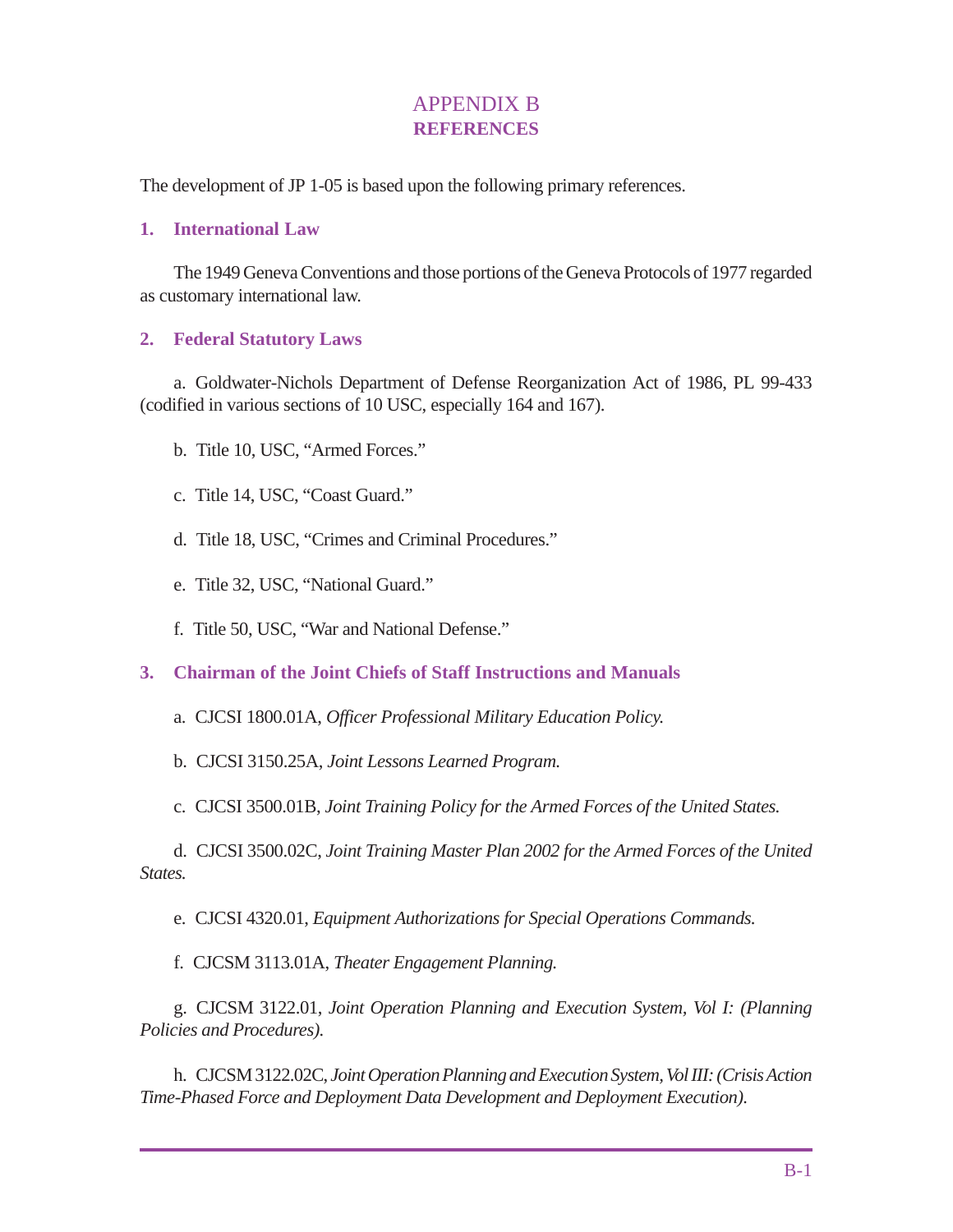i. CJCSM 3122.03A, *Joint Operation Planning and Execution System, Vol II: (Supplemental Planning Formats and Guidance).*

j. CJCSM 3141.01A, *Procedures for the Review of Operation Plans.*

k. CJCSM 3500.02, *Combatant Command Headquarters Master Training Guide.*

l. CJCSM 3500.03, *Joint Training Manual for the Armed Forces of the United States.*

m. CJCSM 3500.04C, *Universal Joint Task List.*

n. CJCSM 3500.05, *Joint Task Force Headquarters Master Training Guide.*

o. CJCSM 3500.06, *Joint Special Operations Task Force Headquarters Master Training Guide.*

p. CJCSM 3500.07, *Joint Civil Military Operations Task Force Headquarters Master Training Guide.*

q. CJCSM 3500.08, *Joint Psychological Operations Task Force Headquarters Master Training Guide.*

**4. Department of Defense Instruction and Directives**

a. DODD 1300.17, *Accommodation of Religious Practices Within the Military Services.*

b. DODD 1304.19, *Appointment of Chaplains for the Military Services.*

c. DODD 5100.01, *Functions of the Department of Defense and Its Major Components.*

d. DODD 5100.73, *Major Department of Defense Headquarters Activities.*

e. Department of Defense Instruction 1300.20, *DOD Joint Officer Management Program Procedures.*

## **5. Joint Publications**

a. JP 0-2, *Unified Action Armed Forces (UNAAF).*

b. JP 1-01, *Joint Doctrine Development System.*

c. JP 1-02, *Department of Defense Dictionary of Military and Associated Terms.*

d. JP 2-0, *Doctrine for Intelligence Support to Joint Operations.*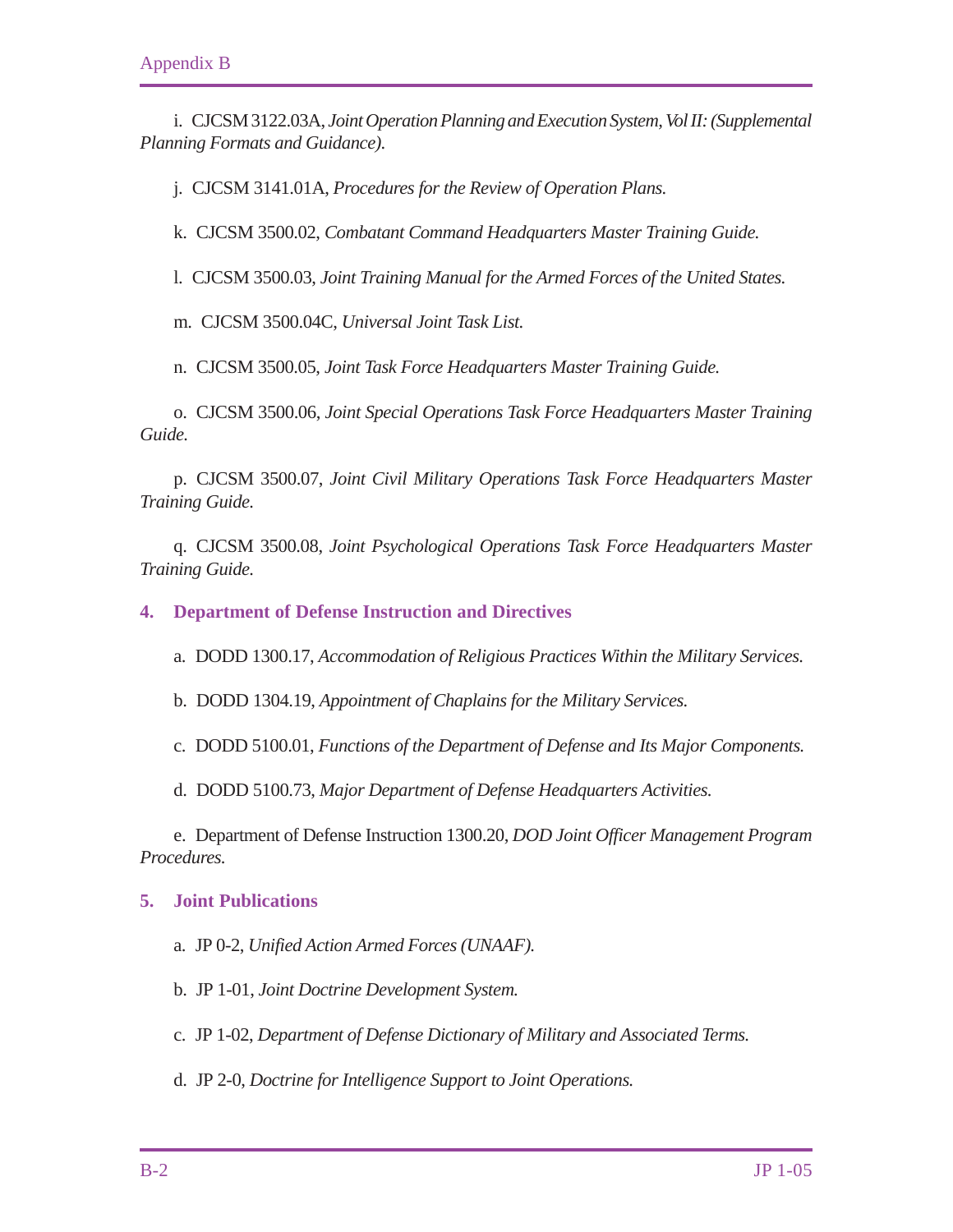- e. JP 3-0, *Doctrine for Joint Operations.*
- f. JP 3-08, *Interagency Coordination During Joint Operations Vol I.*
- g. JP 3-13, *Joint Doctrine for Information Operations.*
- h. JP 3-26, *Joint Doctrine for Homeland Security.*
- i. JP 3-53, *Joint Doctrine for Psychological Operations.*
- j. JP 3-57, *Joint Doctrine for Civil-Military Operations.*
- k. JP 3-57.1, *Joint Doctrine for Civil Affairs.*
- l. JP 3-61, *Doctrine for Public Affairs in Joint Operations.*
- m. JP 4-0, *Joint Doctrine for Logistic Support of Joint Operations.*
- n. JP 5-0, *Doctrine for Planning Joint Operations.*
- o. JP 5-00.2, *Joint Task Force Planning, Guidance, and Procedures.*

#### **6. Army Publications**

- a. Army Regulation 165-1, *Chaplain Activities in the United States Army.*
- b. Field Manual 1-05*, Religious Support.*

#### **7. Navy Publications**

a. Secretary of the Navy Instruction 1730.7, *Religious Ministry Support Within the Department of the Navy.*

- b. Naval Warfare Publication 1-05, *Religious Ministry in the United States Navy.*
- c. Chief of Naval Operations Instruction 1730.1D, *Religious Ministry in the Navy*.

#### **8. Air Force Publications**

- a. Air Force Policy Directive 52-1, *Chaplain Service.*
- b. Air Force Instruction 52-101, *Chaplain Service Planning and Organizing*.
- c. Air Force Instruction 52-104, *Chaplain Service Readiness*.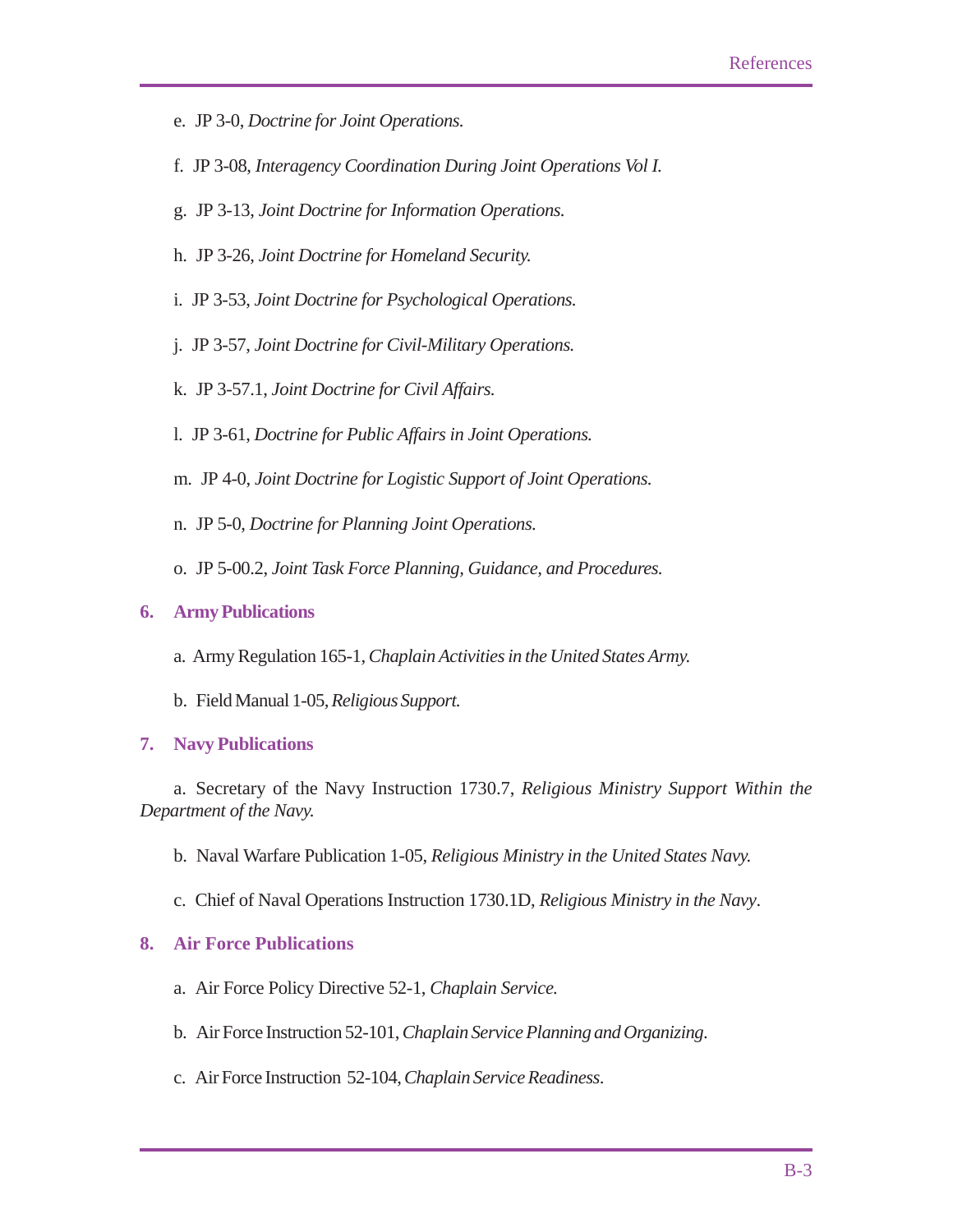## **9. Marine Corps Publications**

- a. Marine Corps Manual, *Chaplains and Religious Affairs.*
- b. Marine Corps Warfare Publication 6-12*, Religious Ministry Support in the USMC.*
- c. Marine Corps Reference Publication (MCRP) 6-12B, *Religious Lay Leaders Handbook.*
- d. MCRP 6-12A, *The RMT Handbook to Marine Corps Publications.*
- e. MCRP 6-12C*, Commanders Handbook for Religious Ministry Support (Draft).*

#### **10. Coast Guard Publication**

Commandant, United States Coast Guard Instruction M1730.4B, *Religious Ministries Within the Coast Guard*.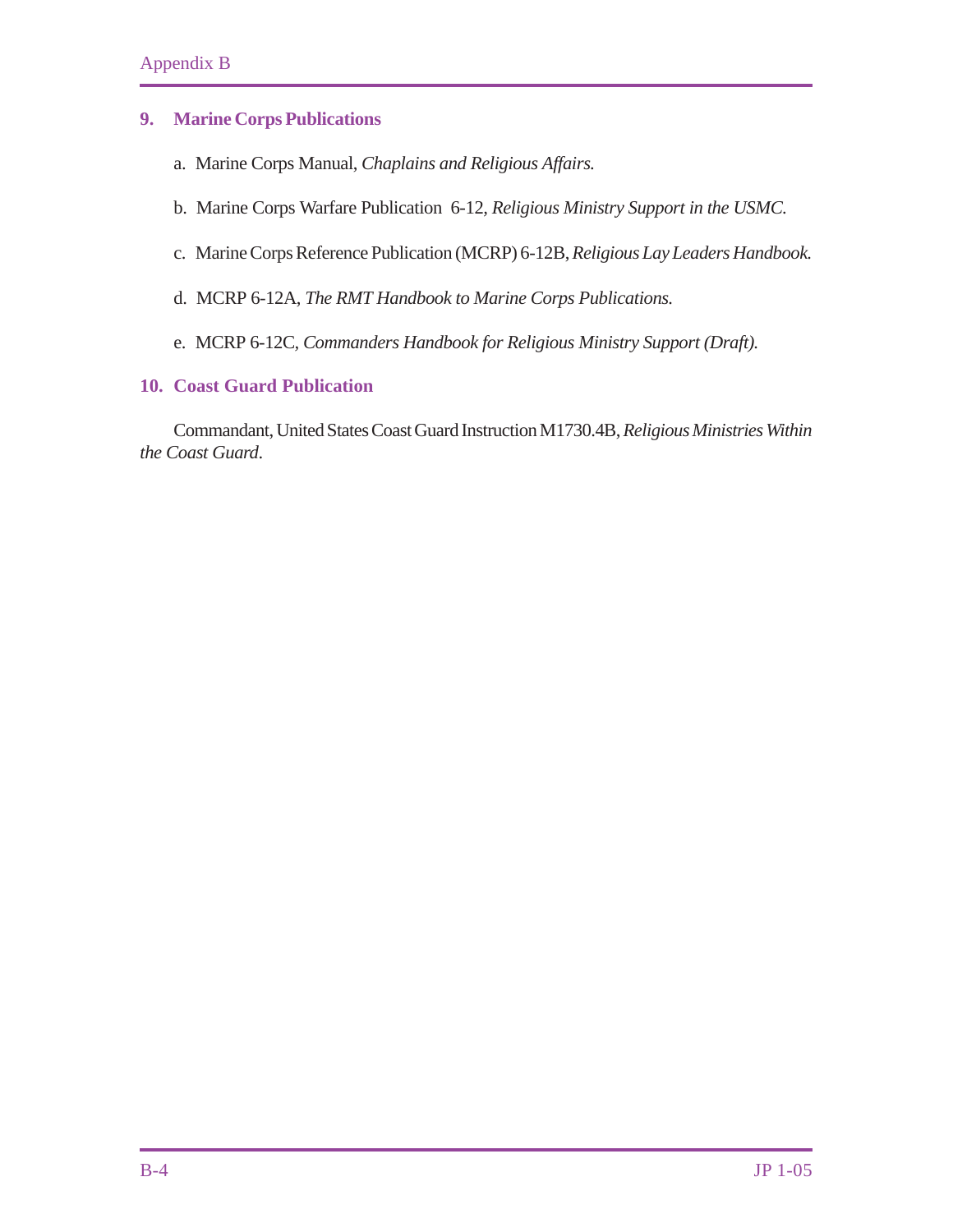# APPENDIX C **ADMINISTRATIVE INSTRUCTIONS**

#### <span id="page-29-0"></span>**1. User Comments**

Users in the field are highly encouraged to submit comments on this publication to: Commander, United States Joint Forces Command, Joint Warfighting Center Code JW100, 116 Lake View Parkway, Suffolk, VA 23435-2697. These comments should address content (accuracy, usefulness, consistency, and organization), writing, and appearance.

#### **2. Authorship**

The lead agent and Joint Staff doctrine sponsor for this publication is the Office of Religious Affairs, Office of the Chairman Joint Chiefs of Staff (OCJCS/RA).

#### **3. Supersession**

This publication supersedes JP 1-05, 26 August 1996, *Religious Ministry Support for Joint Operations*.

#### **4. Change Recommendations**

a. Recommendations for urgent changes to this publication should be submitted:

TO: JOINT STAFF WASHINGTON DC//J1-JDETD// INFO: CDRUSJFCOM SUFFOLK VA//JW100//

Routine changes should be submitted to the Director for Operational Plans and Joint Force Development (J-7), JDETD, 7000 Joint Staff Pentagon, Washington, DC 20318-7000, with info copies to the USJFCOM JWFC.

b. When a Joint Staff directorate submits a proposal to the Chairman of the Joint Chiefs of Staff that would change source document information reflected in this publication, that directorate will include a proposed change to this publication as an enclosure to its proposal. The Military Services and other organizations are requested to notify the Director, J-7, Joint Staff, when changes to source documents reflected in this publication are initiated.

c. Record of Changes:

| CHANGE COPY | DATE OF | DATE<br>NUMBER NUMBER CHANGE ENTERED BY | <b>POSTED</b> | <b>REMARKS</b> |
|-------------|---------|-----------------------------------------|---------------|----------------|
|             |         |                                         |               |                |

\_\_\_\_\_\_\_\_\_\_\_\_\_\_\_\_\_\_\_\_\_\_\_\_\_\_\_\_\_\_\_\_\_\_\_\_\_\_\_\_\_\_\_\_\_\_\_\_\_\_\_\_\_\_\_\_\_\_\_\_\_\_\_\_\_\_\_\_\_\_\_\_\_\_\_\_\_\_\_\_\_\_\_\_\_\_\_\_\_\_\_\_\_\_\_\_\_\_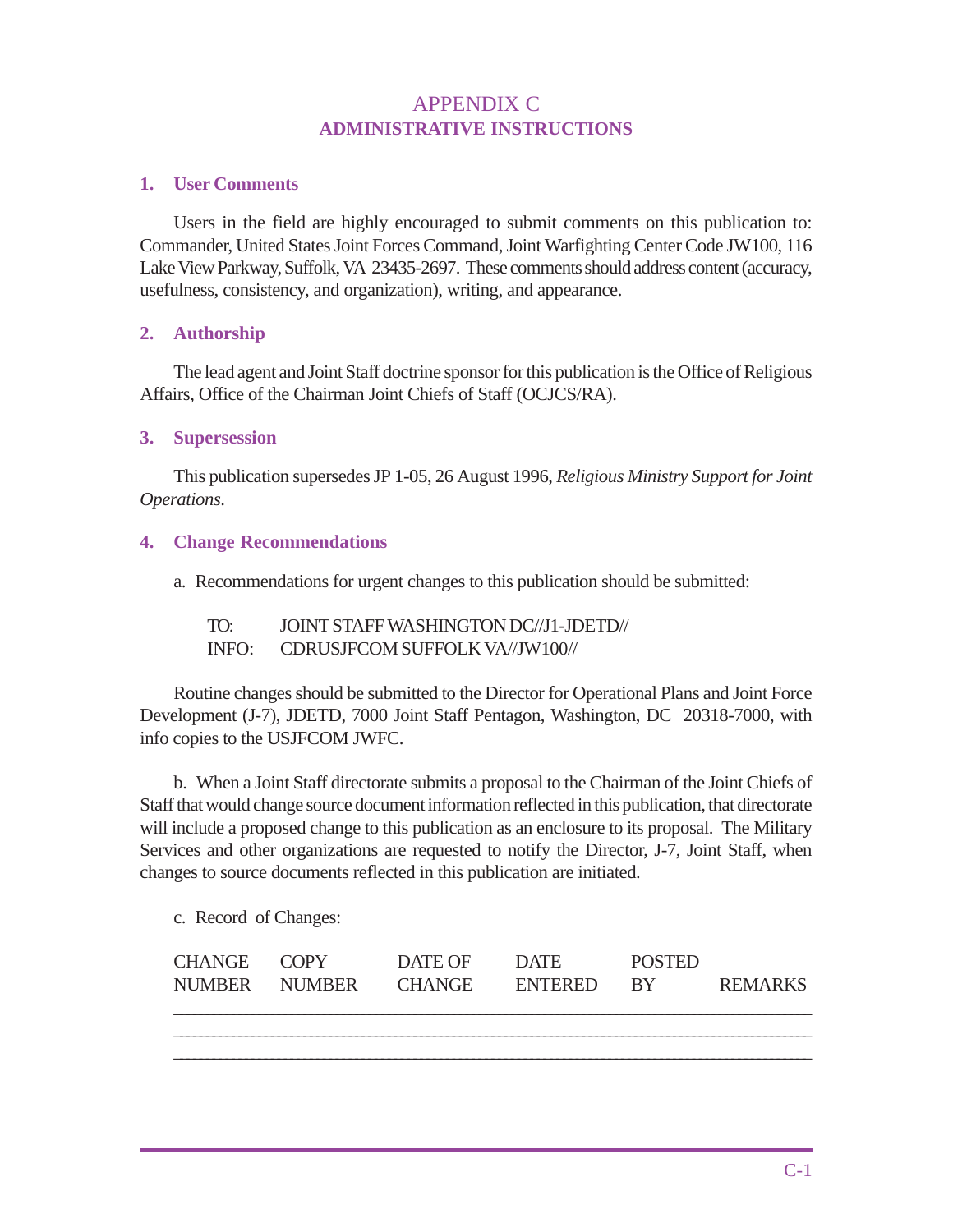## **5. Distribution**

a. Additional copies of this publication can be obtained through Service publication centers listed below (initial contact) or the USJFCOM JWFC in the event that the joint publication is not available from the Service.

b. Only approved joint publications and joint test publications are releasable outside the combatant commands, Services, and Joint Staff. Release of any classified joint publication to foreign governments or foreign nationals must be requested through the local embassy (Defense Attaché Office) to DIA Foreign Liaison Office, PO-FL, Room 1E811, 7400 Defense Pentagon, Washington, DC 20301-7400.

c. Additional copies should be obtained from the Military Service assigned administrative support responsibility by DOD Directive 5100.3, 15 November 1999, *Support of the Headquarters of Unified, Specified, and Subordinate Joint Commands*.

| Army:               | US Army AG Publication Center SL<br>1655 Woodson Road<br><b>Attn:</b> Joint Publications<br>St. Louis, MO 63114-6181                            |
|---------------------|-------------------------------------------------------------------------------------------------------------------------------------------------|
| Air Force:          | <b>Air Force Publications Distribution Center</b><br>2800 Eastern Boulevard<br>Baltimore, MD 21220-2896                                         |
| Navy:               | CO, Naval Inventory Control Point<br>700 Robbins Avenue<br>Bldg 1, Customer Service<br>Philadelphia, PA 19111-5099                              |
| Marine Corps:       | Commander (Attn: Publications)<br>814 Radford Blvd, Suite 20321<br>Albany, GA 31704-0321                                                        |
| <b>Coast Guard:</b> | Commandant Coast Guard (G-OPD), US Coast Guard<br>2100 2nd Street, SW<br>Washington, DC 20593-0001                                              |
|                     | Commander<br><b>USJFCOM JWFC Code JW2102</b><br>Doctrine Division (Publication Distribution)<br>116 Lake View Parkway<br>Suffolk, VA 23435-2697 |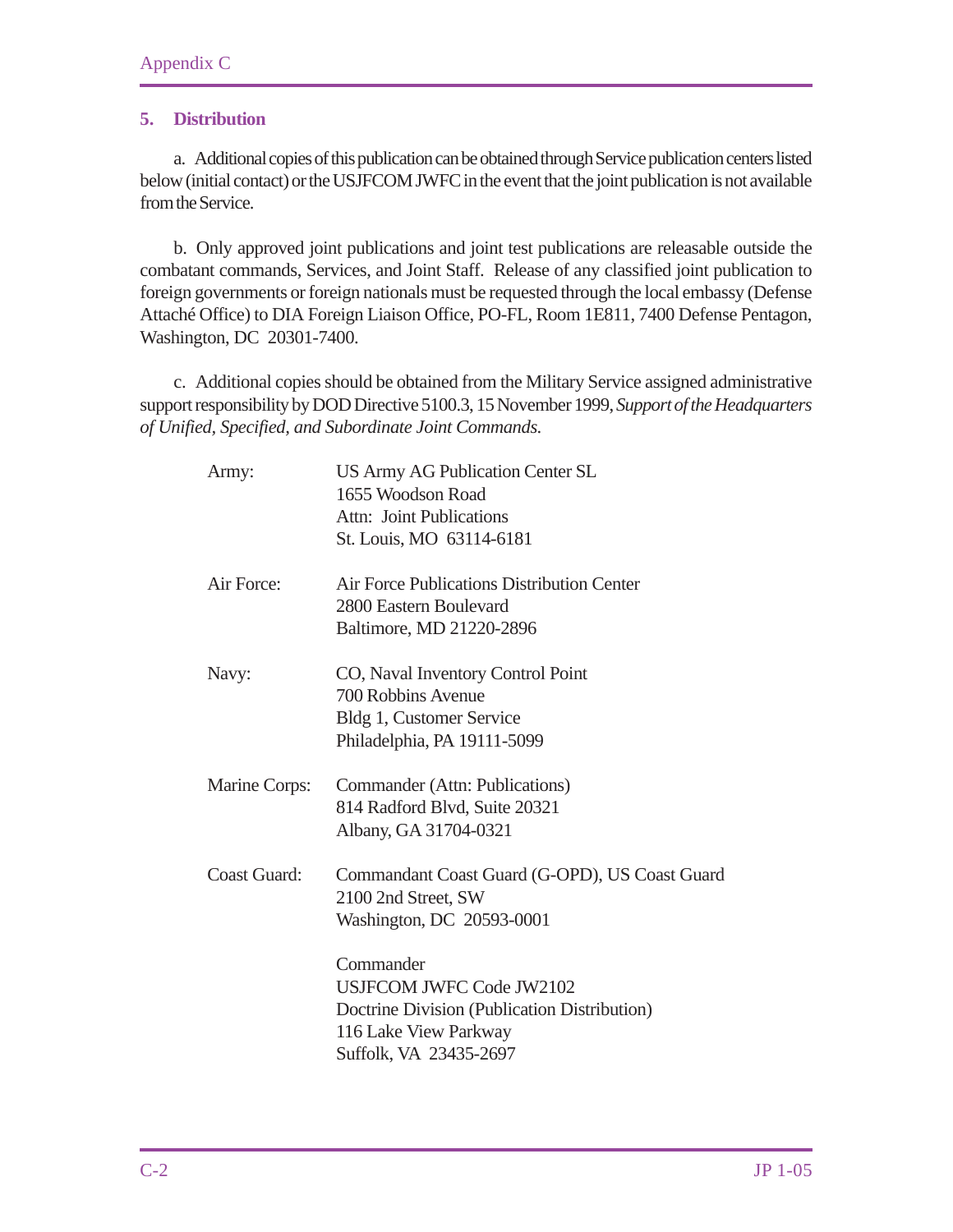d. Local reproduction is authorized and access to unclassified publications is unrestricted. However, access to and reproduction authorization for classified joint publications must be in accordance with DOD Regulation 5200.1-R, *Information Security Program*.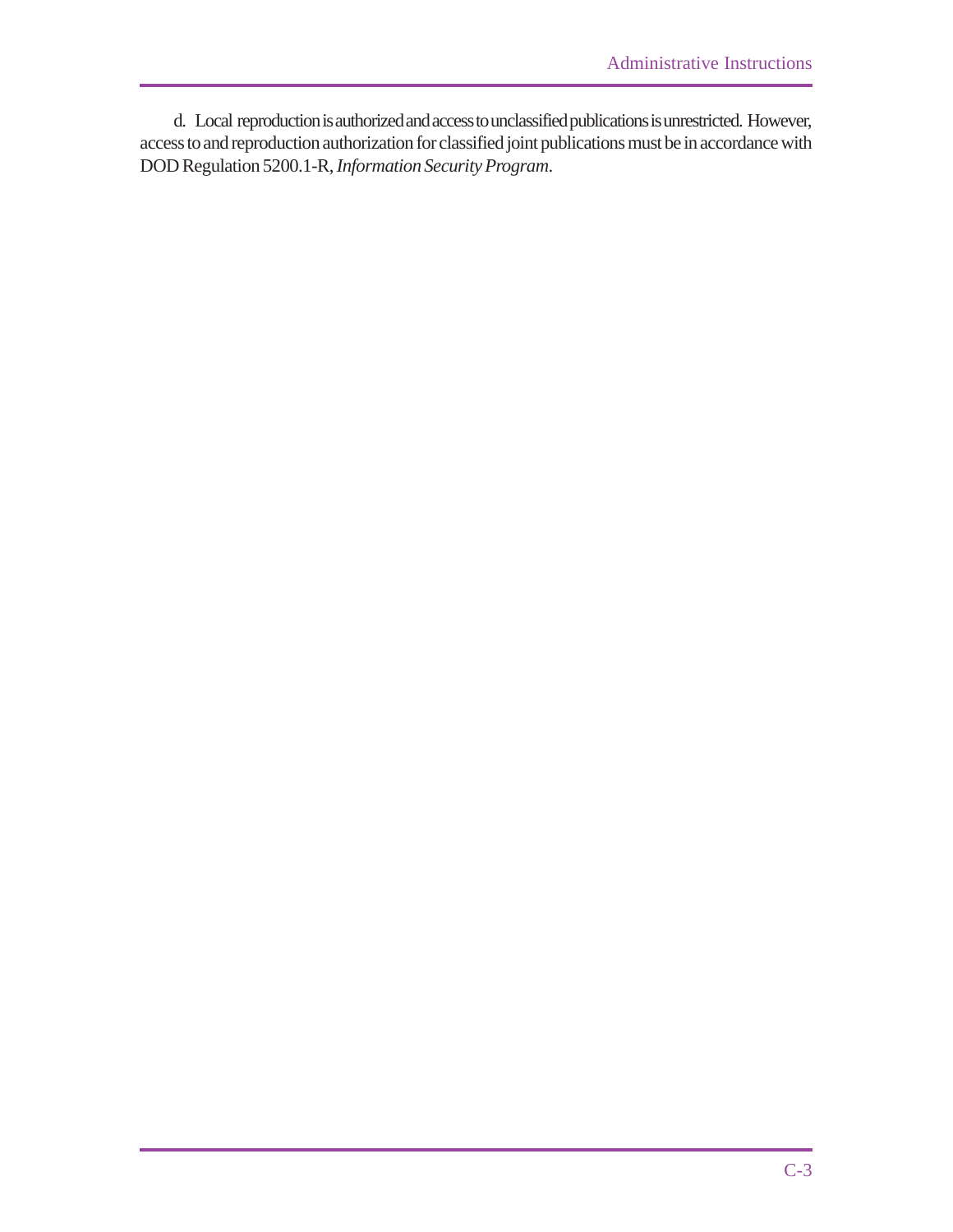Intentionally Blank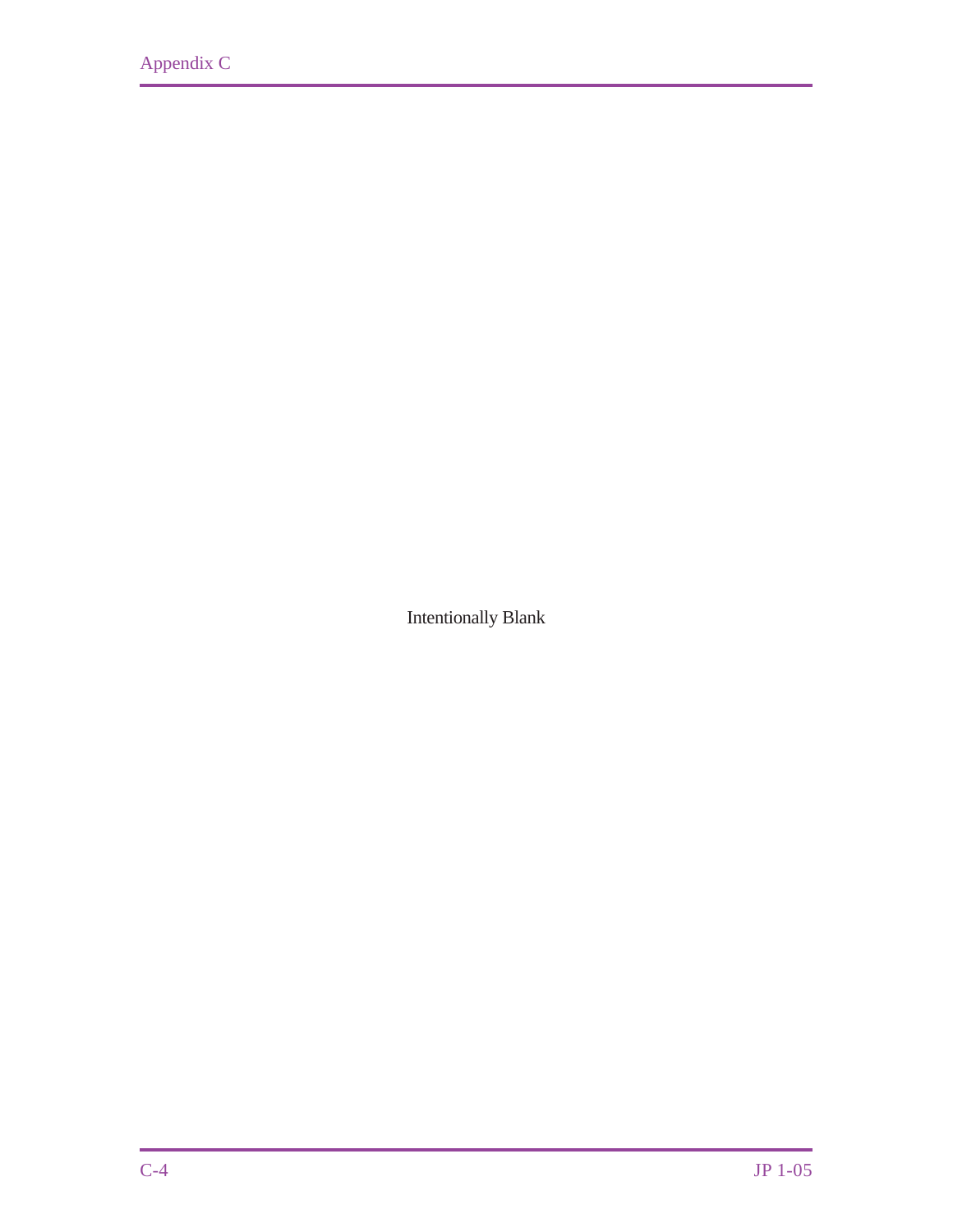# GLOSSARY **PART I — ABBREVIATIONS AND ACRONYMS**

<span id="page-33-0"></span>

| <b>CJCSI</b><br><b>CJCSM</b><br><b>CMOC</b> | Chairman of the Joint Chiefs of Staff instruction<br>Chairman of the Joint Chiefs of Staff manual<br>civil-military operations center |
|---------------------------------------------|---------------------------------------------------------------------------------------------------------------------------------------|
| <b>DOD</b>                                  | Department of Defense                                                                                                                 |
| <b>DODD</b>                                 | Department of Defense directive                                                                                                       |
| HN                                          | host nation                                                                                                                           |
| HQ                                          | headquarters                                                                                                                          |
| <b>JFC</b>                                  | joint force commander                                                                                                                 |
| <b>JFCH</b>                                 | joint force chaplain                                                                                                                  |
| <b>JP</b>                                   | joint publication                                                                                                                     |
| <b>JS</b>                                   | joint staff                                                                                                                           |
| <b>JTF</b>                                  | joint task force                                                                                                                      |
| <b>MACA</b>                                 | military assistance to civil authorities                                                                                              |
| <b>MCRP</b>                                 | Marine Corps reference publication                                                                                                    |
| <b>NGO</b>                                  | nongovernmental organization                                                                                                          |
| <b>PA</b>                                   | public affairs                                                                                                                        |
| <b>PSYOP</b>                                | psychological operations                                                                                                              |
| <b>RSP</b>                                  | religious support plan                                                                                                                |
| <b>RST</b>                                  | religious support team                                                                                                                |
| <b>UJTL</b>                                 | Universal Joint Task List                                                                                                             |
| <b>USC</b>                                  | <b>United States Code</b>                                                                                                             |
| <b>USJFCOM</b>                              | <b>United States Joint Forces Command</b>                                                                                             |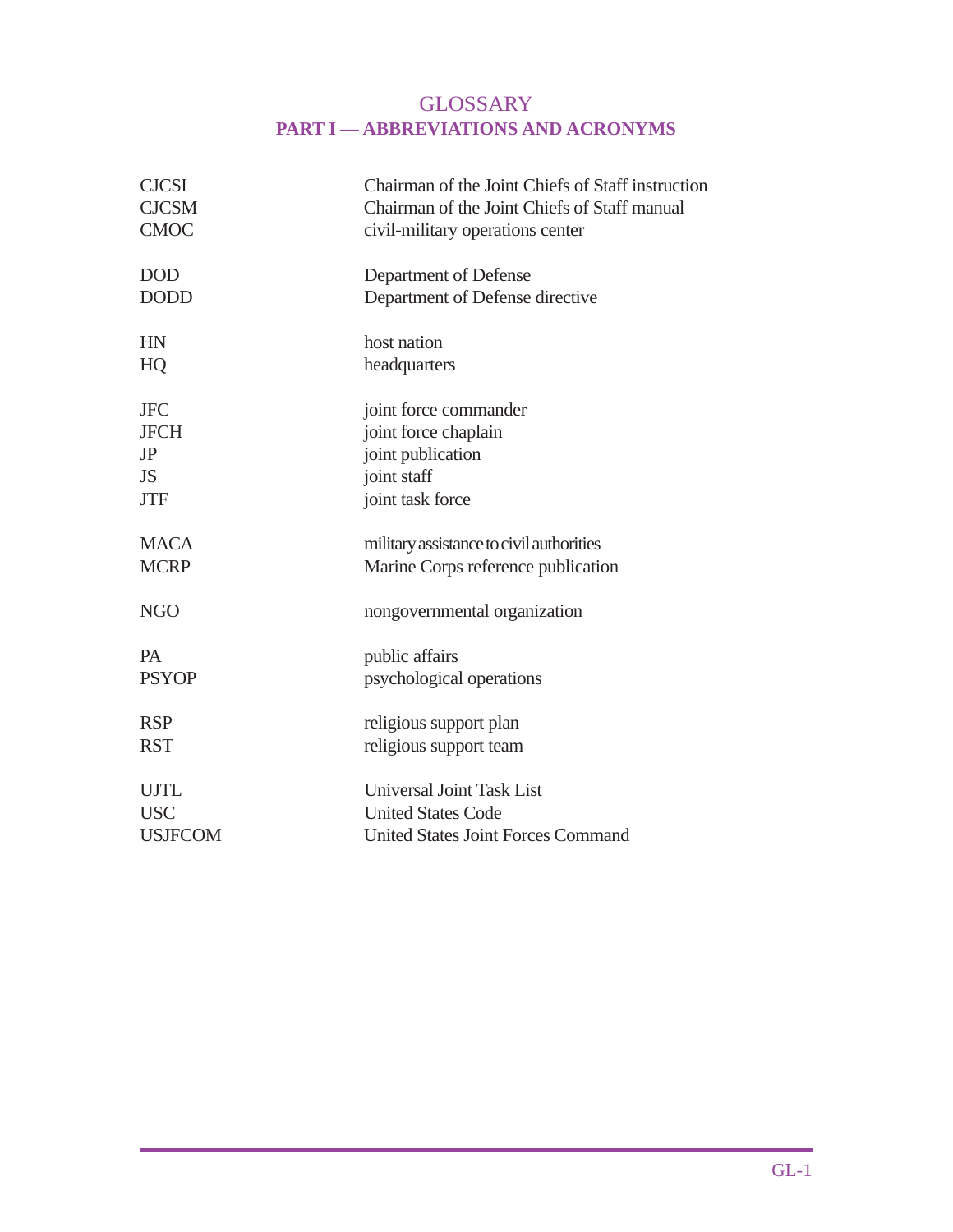#### **PART II — TERMS AND DEFINITIONS**

- <span id="page-34-0"></span>**battlespace.** The environment, factors, and conditions that must be understood to successfully apply combat power, protect the force, or complete the mission. This includes the air, land, sea, space, and the included enemy and friendly forces; facilities; weather; terrain; the electromagnetic spectrum; and the information environment within the operational areas and areas of interest. (JP 1-02)
- **civil affairs.** Designated Active and Reserve component forces and units organized, trained, and equipped specifically to conduct civil affairs activities and to support civil-military operations. Also called CA. (JP 1-02)
- **civil-military operations.** The activities of a commander that establish, maintain, influence, or exploit relations between military forces, governmental and nongovernmental civilian organizations and authorities, and the civilian populace in a friendly, neutral, or hostile operational area in order to facilitate military operations, to consolidate and achieve operational US objectives. Civil-military operations may include performance by military forces of activities and functions normally the responsibility of the local, regional, or national government. These activities may occur prior to, during, or subsequent to other military actions. They may also occur, if directed, in the absence of other military operations. Civilmilitary operations may be performed by designated civil affairs, by other military forces, or by a combination of civil affairs and other forces. Also call CMO. (JP 1-02)
- **civil-military operations center.** An ad hoc organization, normally established by the geographic combatant commander or subordinate joint force commander, to assist in the coordination of activities of engaged military forces, and other United States Government agencies, nongovernmental organizations, and regional and international organizations. There is no established structure, and its size and composition are situation dependent. Also called CMOC. (JP 1-02)
- **combatant command.** A unified or specified command with a broad continuing mission under a single commander established and so designated by the President, through the Secretary of Defense and with the advice and assistance of the Chairman of the Joint Chiefs of Staff. Combatant commands typically have geographic or functional responsibilities. (JP 1-02)
- **combatant command chaplain.** The senior chaplain assigned to the staff of, or designated by, the combatant commander to provide advice on religion, ethics, and morale of assigned personnel and to coordinate religious ministries within the combatant commander's area of responsibility. (This term and its definition modify the existing term "command chaplain of the combatant command" and its definition and are approved for inclusion in the next edition of JP 1-02.)
- **combatant commander.** A commander of one of the unified or specified combatant commands established by the President. (JP 1-02)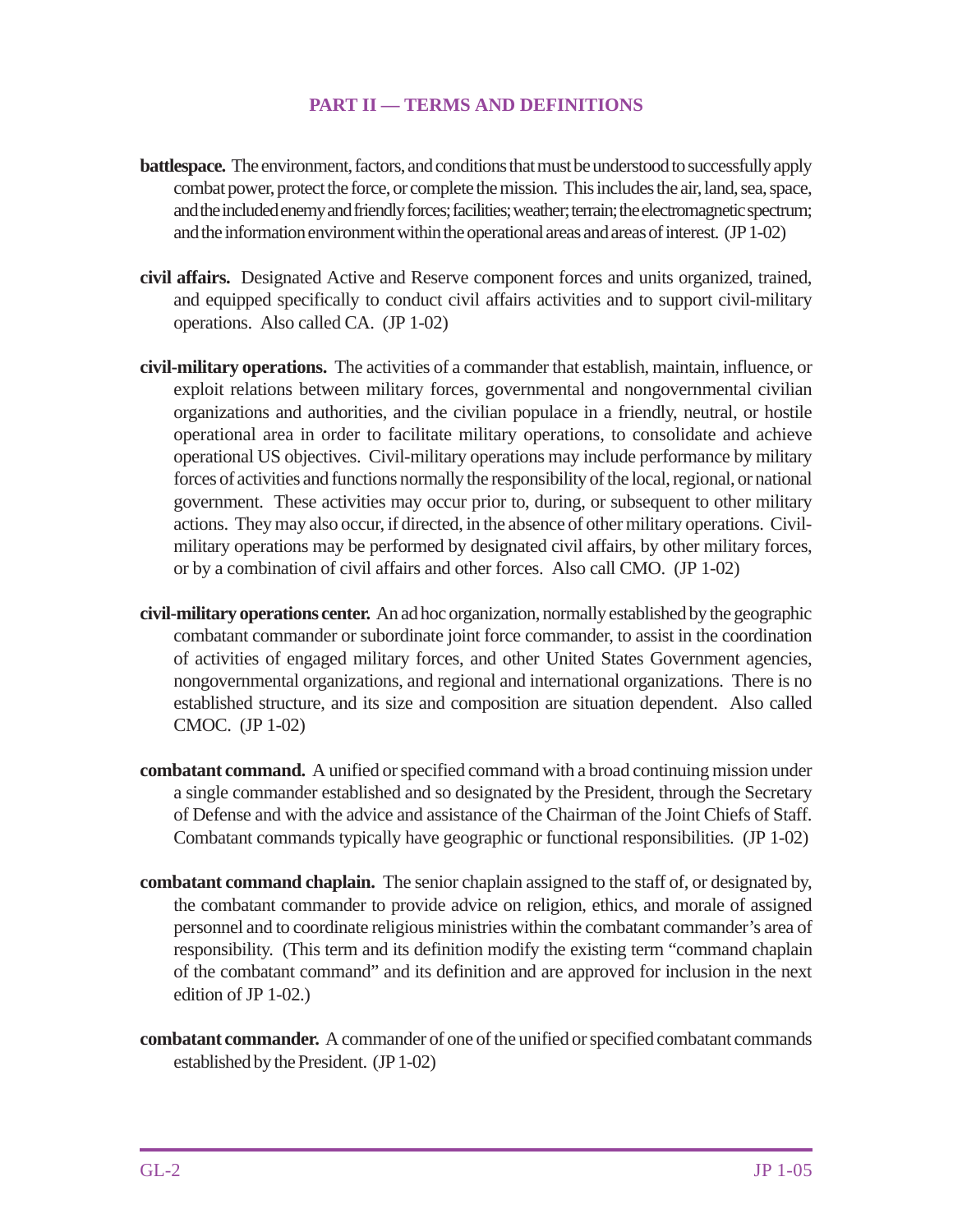- **command chaplain.** The senior chaplain assigned to or designated by a commander of a staff, command, or unit. (JP 1-02)
- **consequence management.** Actions taken to maintain or restore essential services and manage and mitigate problems resulting from disasters and catastrophes, including natural, manmade, or terrorist incidents. Also called CM. (This term and its definition are provided for information and are proposed for inclusion in the next edition of JP 1-02 by JP 3-26.)
- **crisis.** An incident or situation involving a threat to the United States, its territories, citizens, military forces, possessions, or vital interests that develops rapidly and creates a condition of such diplomatic, economic, political, or military importance that commitment of US military forces and resources is contemplated in order to achieve national objectives. (JP 1-02)
- **deployment.** 2. The movement of forces within operational areas. 4. The relocation of forces and materiel to desired operational areas. Deployment encompasses all activities from origin or home station through destination, specifically including intra-continental United States, intertheater, and intratheater movement legs, staging, and holding areas. (JP 1-02)
- **foreign humanitarian assistance.** Programs conducted to relieve or reduce the results of natural or manmade disasters or other endemic conditions such as human pain, disease, hunger, or privation that might present a serious threat to life or that can result in great damage to or loss of property. Foreign humanitarian assistance (FHA) provided by US forces is limited in scope and duration. The foreign assistance provided is designed to supplement or complement the efforts of the host nation civil authorities or agencies that may have the primary responsibility for providing FHA. FHA operations are those conducted outside the United States, its territories, and possessions. Also called FHA. (JP 1-02)
- **host nation.** A nation that receives the forces and/or supplies of allied nations, coalition partners, and/or NATO organizations to be located on, to operate in, or to transit through its territory. Also called HN.(JP 1-02)
- **information operations.** Actions taken to affect adversary information and information systems while defending one's own information and information systems. Also called IO.(JP 1-02)
- **interagency coordination.** Within the context of Department of Defense involvement, the coordination that occurs between elements of Department of Defense, and engaged US Government agencies, nongovernmental organizations, and regional and international organizations for the purpose of accomplishing an objective. (JP 1-02)
- **joint.** Connotes activities, operations, organizations, etc., in which elements of two or more Military Departments participate. (JP 1-02)
- **joint doctrine.** Fundamental principles that guide the employment of forces of two or more Military Departments in coordinated action toward a common objective. It is authoritative; as such, joint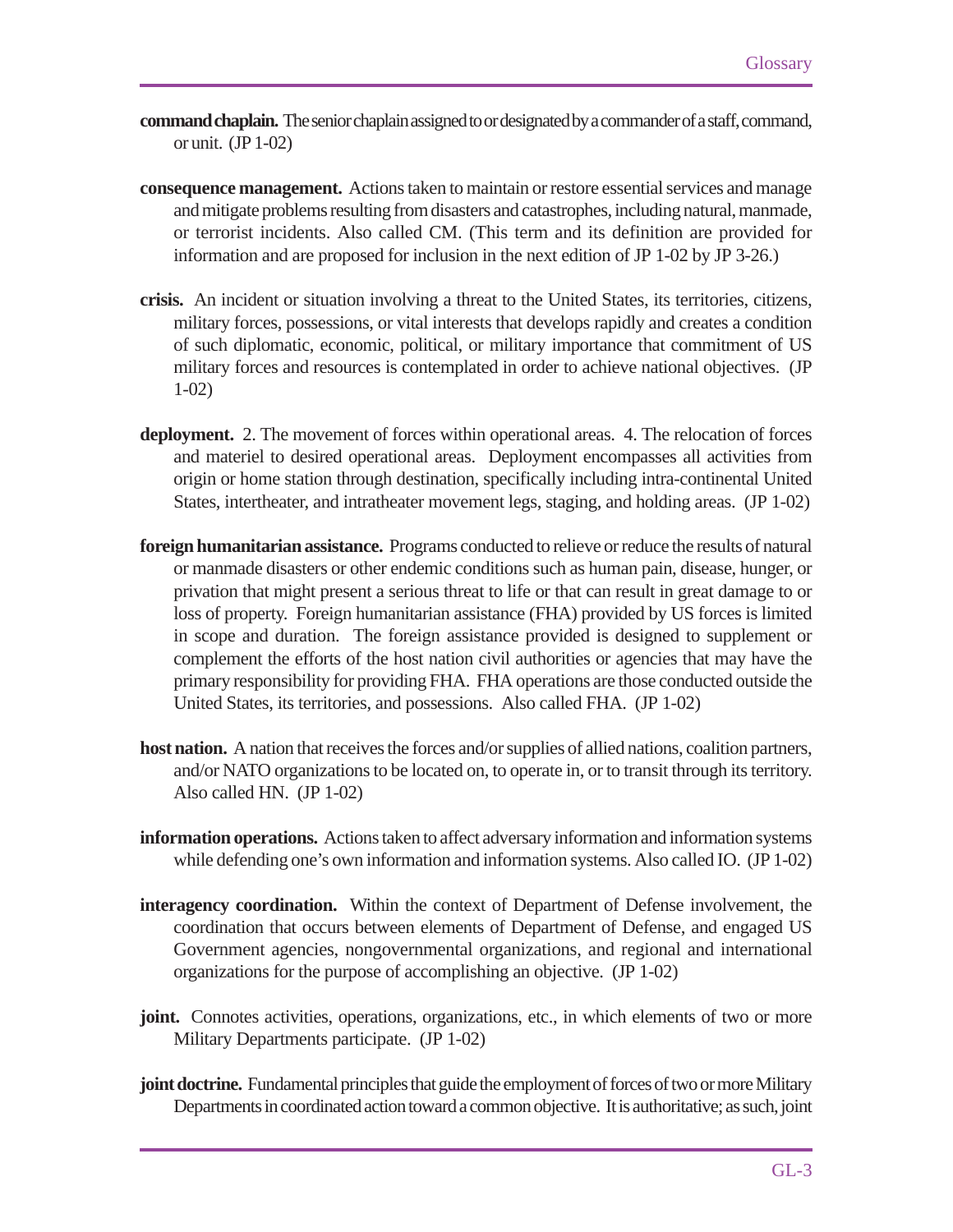doctrine will be followed except when, in the judgment ofthe commander, exceptional circumstances dictate otherwise. It will be promulgated by or for the Chairman of the Joint Chiefs of Staff, in coordination with the combatant commands and Services. (JP 1-02)

- **joint force.** A general term applied to a force composed of significant elements, assigned or attached, of two or more Military Departments operating under a single joint force commander. (JP 1-02)
- **joint force commander.** A general term applied to a combatant commander, subunified commander, or joint task force commander authorized to exercise combatant command (command authority) or operational control over a joint force. Also called JFC. (JP 1-02)
- **joint operation planning.** Planning for contingencies that can reasonably be anticipated in an area of responsibility or joint operations area of the command. Planning activities exclusively associated with the preparation of operation plans, operation plans in concept format, campaign plans, and operation orders (other than the Single Integrated Operational Plan) for the conduct of military operations by the combatant commanders in response to requirements established by the Chairman of the Joint Chiefs of Staff.Joint operation planning is coordinated at the national level to support Secretary of Defense Contingency Planning Guidance, strategic requirements in the National Military Strategy, and emerging crises. As such, joint operation planning includes mobilization planning, deployment planning, employment planning, sustainment planning, and redeployment planning procedures. Joint operation planning is performed in accordance with formally established planning and execution procedures. (JP 1-02)
- **joint operations.** A general term to describe military actions conducted by joint forces, or by Service forces in relationships (e.g., support, coordinating authority), which, of themselves, do not create joint forces. (JP 1-02)
- **joint operations area.** An area of land, sea, and airspace, defined by a geographic combatant commander or subordinate unified commander, in which a joint force commander (normally a joint task force commander) conducts military operations to accomplish a specific mission. Joint operations areas are particularly useful when operations are limited in scope and geographic area or when operations are to be conducted on the boundaries between theaters. Also called JOA. (JP 1-02)
- **joint staff.** 1. The staff of a commander of a unified or specified command, subordinate unified command, joint task force, or subordinate functional component (when a functional component command will employ forces from more than one Military Department), that includes members from the several Services comprising the force. These members should be assigned in such a manner as to ensure that the commander understands the tactics, techniques, capabilities, needs, and limitations of the component parts of the force. Positions on the staff should be divided so that Service representation and influence generally reflect the Service composition of the force. 2. (capitalized as Joint Staff) The staff under the Chairman of the Joint Chiefs of Staff as provided for in the National Security Act of 1947,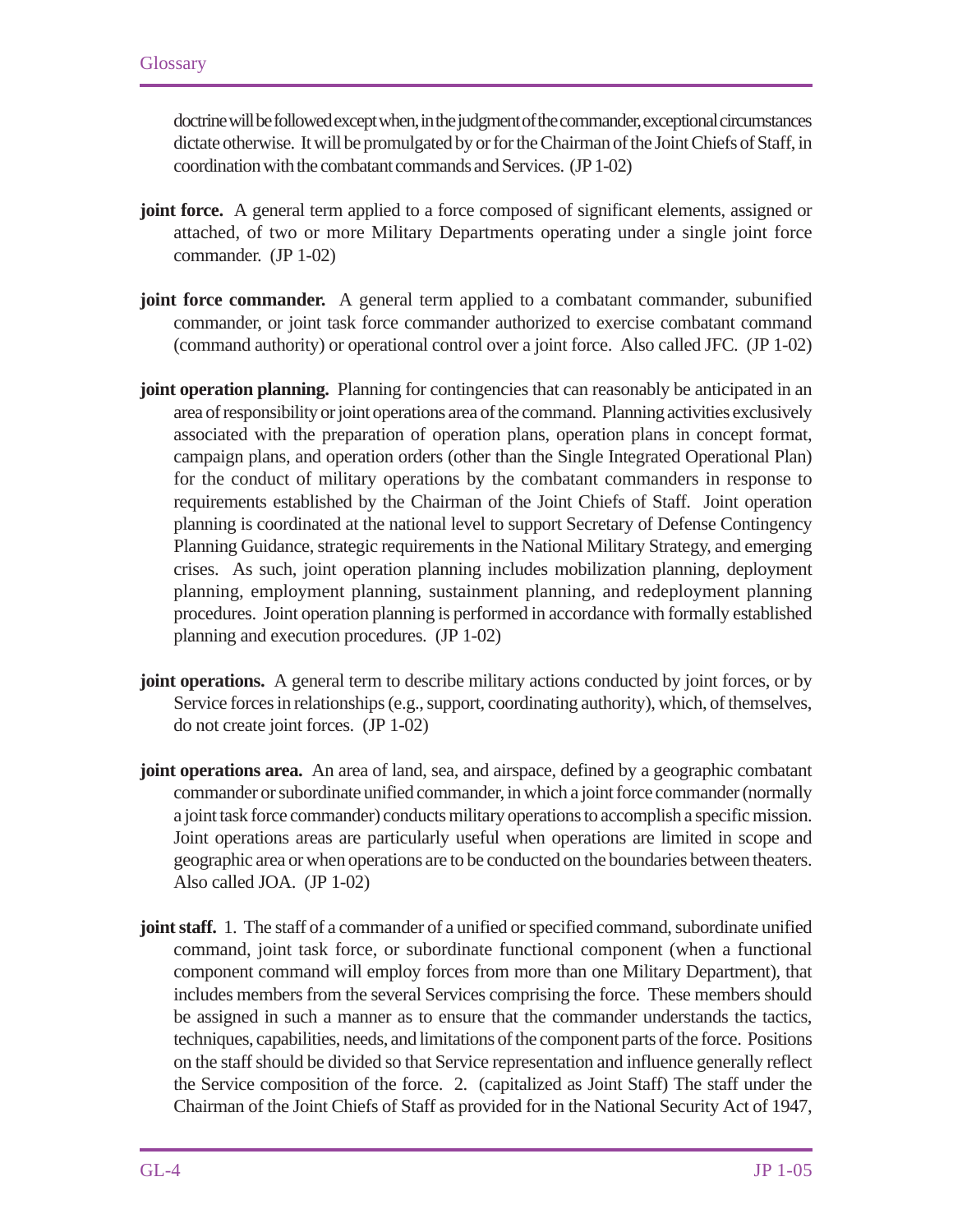as amended by the Goldwater-Nichols Department of Defense Reorganization Act of 1986. The Joint Staff assists the Chairman and, subject to the authority, direction, and control of the Chairman and the other members of the Joint Chiefs of Staff in carrying out their responsibilities. Also called JS. (JP 1-02)

- **joint task force.** A joint force that is constituted and so designated by the Secretary of Defense, a combatant commander, a subunified commander, or an existing joint task force commander. Also called JTF.(JP 1-02)
- **lay leader.** A volunteer appointed by the commanding officer and supervised and trained by the command chaplain to serve for a period of time to meet the needs of a particular religious faith group when their military chaplains are not available. The lay leader may conduct services, but may not exercise any other activities usually reserved for the ordained clergy. (This term and its definition modify the existing term and its definition and are approved for inclusion in the next edition of JP 1-02.)
- **logistics.** The science of planning and carrying out the movement and maintenance of forces. In its most comprehensive sense, those aspects of military operations which deal with: a. design and development, acquisition, storage, movement, distribution, maintenance, evacuation, and disposition of materiel; b. movement, evacuation, and hospitalization of personnel; c. acquisition or construction, maintenance, operation, and disposition of facilities; and d. acquisition or furnishing of services. (JP 1-02)
- **military assistance to civil authorities.** The broad mission of civil support consisting of the three mission subsets of military support to civil authorities, military support to civilian law enforcement agencies, and military assistance for civil disturbances. Also called MACA. (This term and its definition are provided for information and are proposed for inclusion in the next edition of JP 1-02 by JP 3-26.)
- **multinational force.** A force composed of military elements of nations who have formed an alliance or coalition for some specific purpose. Also called MNF. (JP 1-02)
- **nongovernmental organizations.** Transnational organizations of private citizens that maintain a consultative status with the Economic and Social Council of the United Nations. Nongovernmental organizations may be professional associations, foundations, multinational businesses, or simply groups with a common interest in humanitarian assistance activities (development and relief). Also called NGOs. (JP 1-02)
- **operational area.** An overarching term encompassing more descriptive terms for geographic areas in which military operations are conducted. Operational areas include, but are not limited to, such descriptors as area of responsibility, theater of war, theater of operations, joint operations area, amphibious objective area, joint special operations area, and area of operations. (JP 1-02)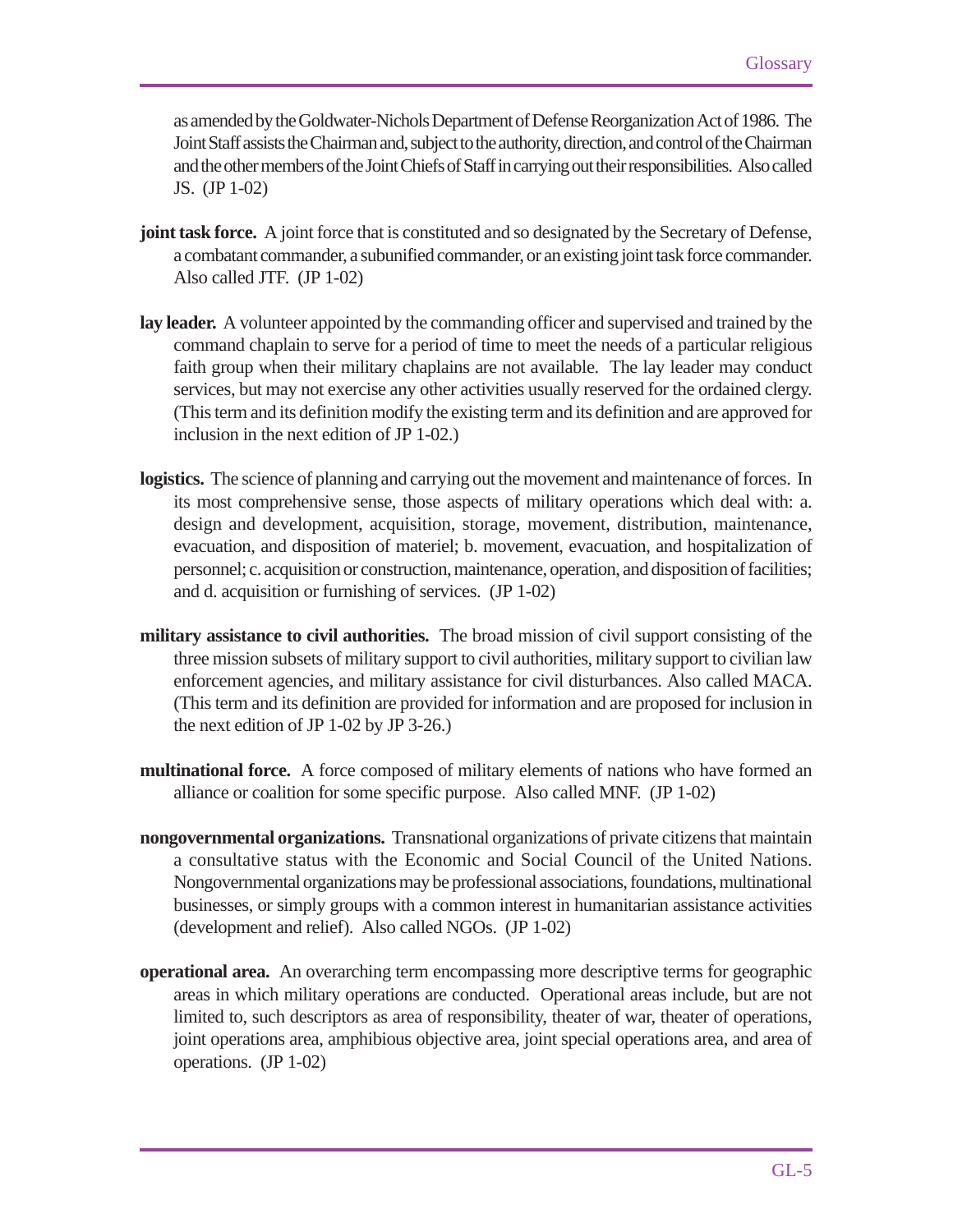- **operation order.** A directive issued by a commander to subordinate commanders for the purpose of effecting the coordinated execution of an operation. Also called OPORD. (JP 1-02)
- **psychological operations.** Planned operations to convey selected information and indicators to foreign audiences to influence their emotions, motives, objective reasoning, and ultimately the behavior of foreign governments, organizations, groups, and individuals. The purpose of psychological operations is to induce or reinforce foreign attitudes and behavior favorable to the originator's objectives. Also called PSYOP. (JP 1-02)
- **public affairs.** Those public information, command information, and community relations activities directed toward both the external and internal publics with interest in the Department of Defense. Also called PA. (JP 1-02)
- **redeployment.** The transfer of forces and materiel to support another joint force commander's operational requirements, or to return personnel, equipment, and materiel to the home and/ or demobilization stations for reintegration and/or out-processing. (JP 1-02)
- **religious support.** The entire spectrum of professional duties that a chaplain provides and performs in the dual role of religious leader and staff officer assisted by enlisted support personnel. (This term and its definition modify the existing term "religious ministry support" and its definition and are approved for inclusion in the next edition of JP 1-02.)
- **religious support plan.** A plan that describes how religious support will be provided to all members of a joint force. When approved by the commander, it may be included as an annex to an operation plan. Also called RSP. (This term and its definition modify the existing term "religious ministry support plan" and its definition and are approved for inclusion in the next edition of JP 1-02.)
- **religious support team.** A team that is composed of at least one chaplain and one enlisted support person. Religious support teams assigned at Joint Staff and combatant command level may be from different Services; those assigned at joint task force and below are normally from the same Service. The team works together in designing, implementing, and executing the command religious program. Also called RST. (Upon approval of this revision, this term and its definition will replace the existing term "religious ministry support team" and will be included in JP 1-02.)
- **rules of engagement.** Directives issued by competent military authority that delineate the circumstances and limitations under which United States forces will initiate and/or continue combat engagement with other forces encountered. (JP 1-02)
- **Service component command chaplain.** None. (Approved for removal from the next edition of JP 1-02.)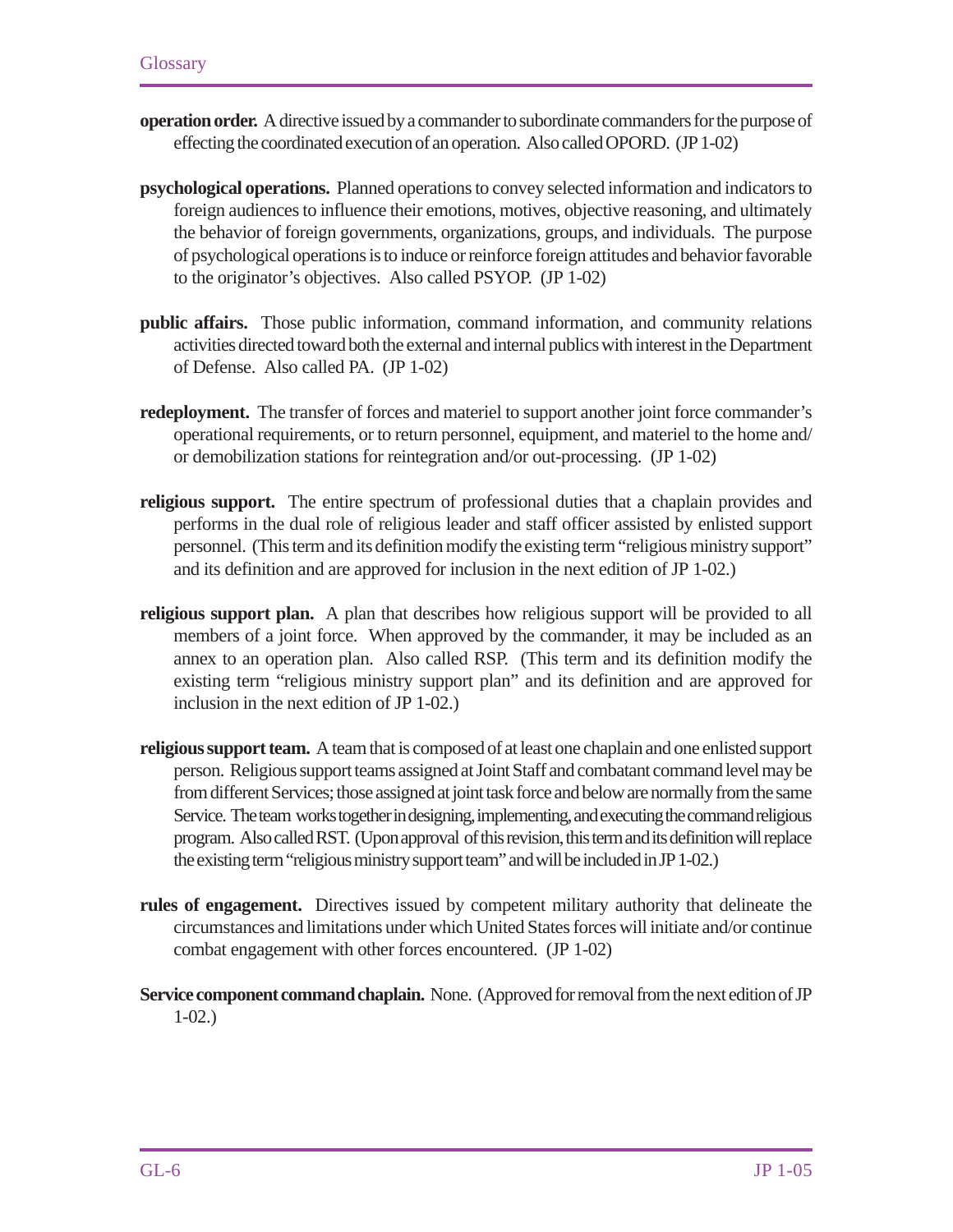**Universal Joint Task List.** A menu of capabilities (mission-derived tasks with associated conditions and standards, i.e., the tools) that may be selected by a joint force commander to accomplish the assigned mission. Once identified as essential to mission accomplishment, the tasks are reflected within the command joint mission essential task list. Also called UJTL. (JP 1-02)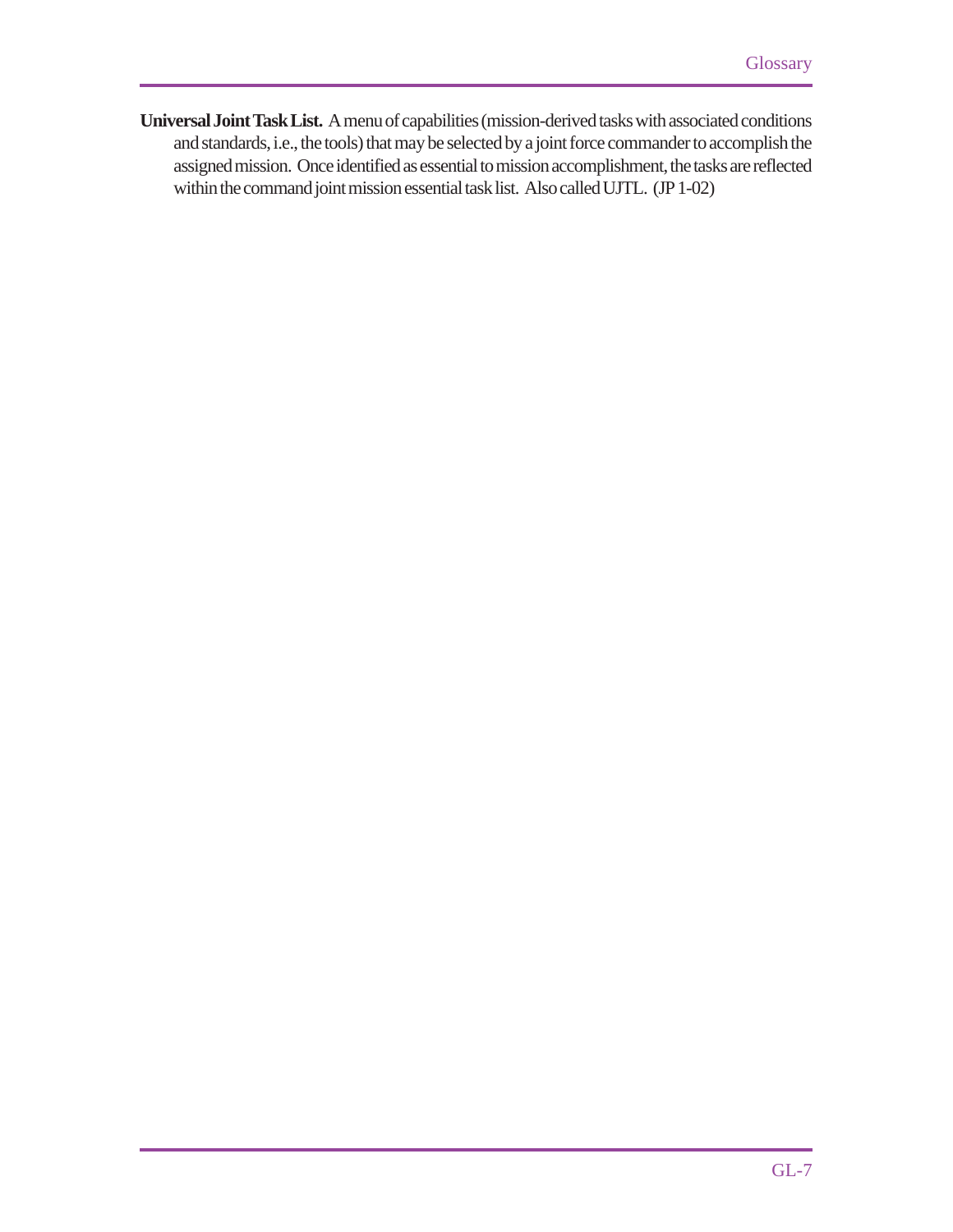Intentionally Blank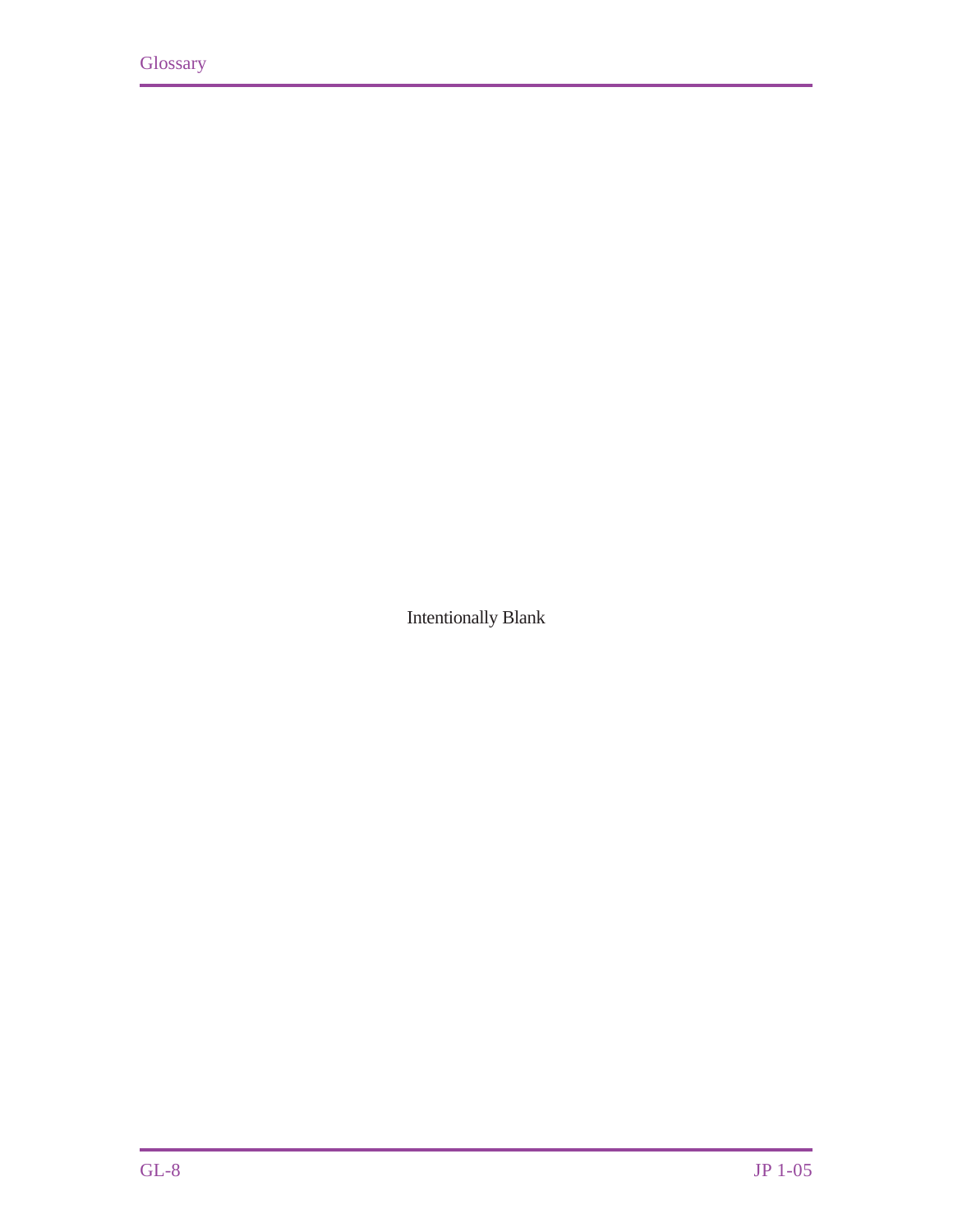